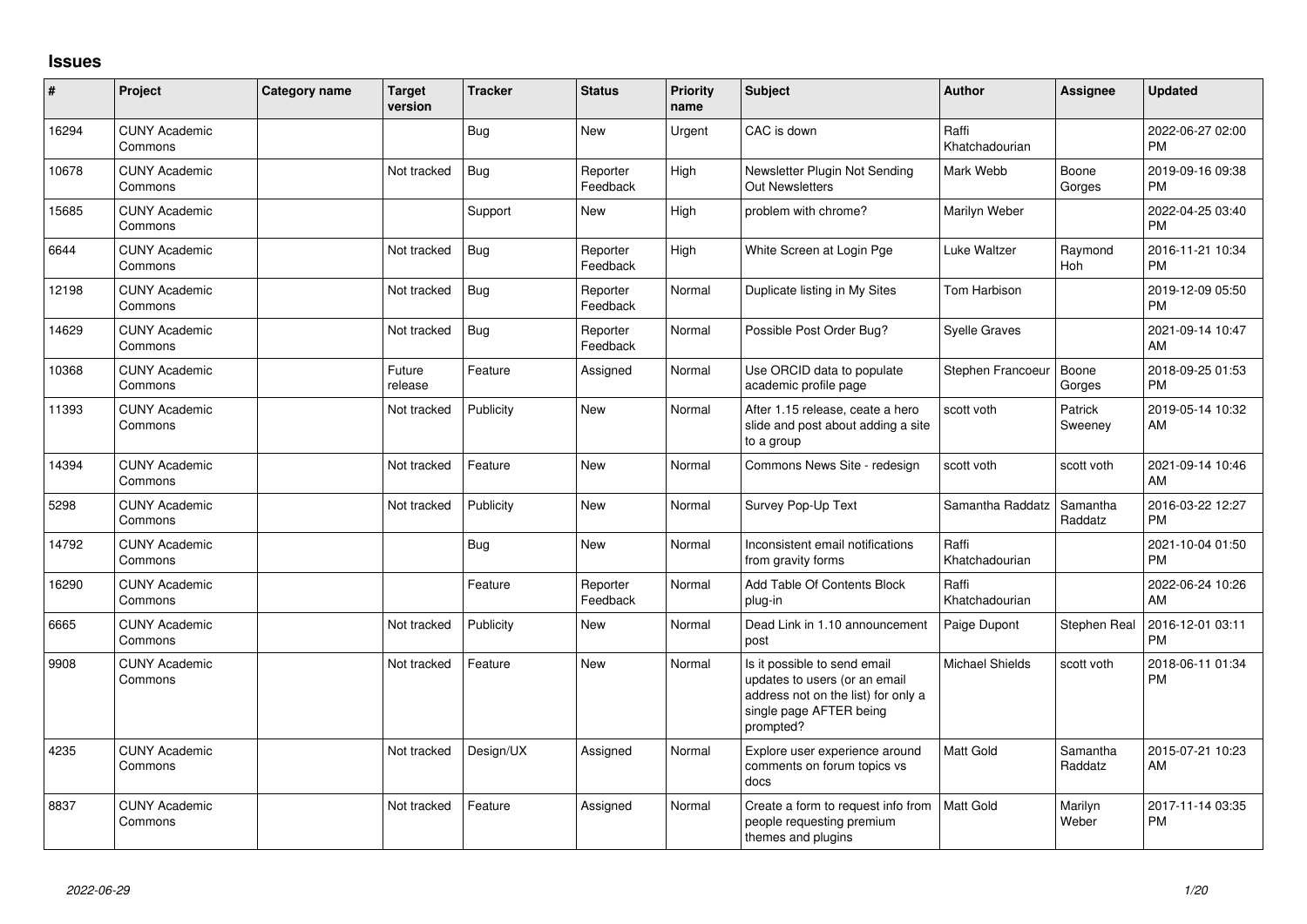| #     | Project                         | <b>Category name</b> | Target<br>version | <b>Tracker</b> | <b>Status</b>        | Priority<br>name | <b>Subject</b>                                                        | <b>Author</b>      | <b>Assignee</b>       | <b>Updated</b>                |
|-------|---------------------------------|----------------------|-------------------|----------------|----------------------|------------------|-----------------------------------------------------------------------|--------------------|-----------------------|-------------------------------|
| 13949 | <b>CUNY Academic</b><br>Commons |                      | Not tracked       | <b>Bug</b>     | <b>New</b>           | Normal           | Continued debugging of runaway<br>MySQL connections                   | Matt Gold          | Boone<br>Gorges       | 2021-09-14 10:42<br>AM        |
| 16307 | <b>CUNY Academic</b><br>Commons |                      |                   | <b>Bug</b>     | <b>New</b>           | Normal           | Add brief messaging to<br>accept/decline group membership<br>requests | Matt Gold          | Boone<br>Gorges       | 2022-06-27 06:13<br><b>PM</b> |
| 8992  | NYCDH Community<br>Site         |                      |                   | Bug            | Assigned             | Normal           | Multiple RBE error reports                                            | Matt Gold          | Raymond<br><b>Hoh</b> | 2017-12-11 05:43<br>PM        |
| 10262 | <b>CUNY Academic</b><br>Commons |                      | Not tracked       | <b>Bug</b>     | Reporter<br>Feedback | Normal           | Newsletter Plugin: Broken Image<br>at Bottom of All Newsletters       | Mark Webb          | Raymond<br><b>Hoh</b> | 2018-08-30 05:17<br>PM        |
| 2571  | <b>NYCDH Community</b><br>Site  |                      |                   | Feature        | Assigned             | Normal           | Add Google custom search box to<br>homepage                           | Mark Newton        | Raymond<br><b>Hoh</b> | 2013-05-18 07:49<br><b>PM</b> |
| 2573  | <b>NYCDH Community</b><br>Site  |                      |                   | Feature        | Reporter<br>Feedback | Normal           | Add dh nyc twitter list feed to site                                  | <b>Mark Newton</b> | <b>Matt Gold</b>      | 2013-05-16 11:42<br><b>PM</b> |
| 2574  | <b>NYCDH Community</b><br>Site  |                      |                   | Feature        | Assigned             | Normal           | Add Way to Upload Files to<br>Groups                                  | Mark Newton        | Raymond<br>Hoh        | 2013-05-18 07:46<br><b>PM</b> |
| 8607  | <b>CUNY Academic</b><br>Commons |                      | Not tracked       | Support        | <b>New</b>           | Normal           | Paypal?                                                               | Marilyn Weber      | Matt Gold             | 2018-05-15 01:37<br><b>PM</b> |
| 9207  | <b>CUNY Academic</b><br>Commons |                      | Future<br>release | Support        | Reporter<br>Feedback | Normal           | display dashboards made in<br>Tableau?                                | Marilyn Weber      | Boone<br>Gorges       | 2018-04-10 10:42<br>AM        |
| 10657 | <b>CUNY Academic</b><br>Commons |                      | Not tracked       | Support        | Reporter<br>Feedback | Normal           | child theme problems                                                  | Marilyn Weber      |                       | 2018-11-08 01:19<br><b>PM</b> |
| 11149 | <b>CUNY Academic</b><br>Commons |                      | Not tracked       | Support        | Reporter<br>Feedback | Normal           | comments getting blocked                                              | Marilyn Weber      | Raymond<br><b>Hoh</b> | 2019-03-26 11:40<br>AM        |
| 11509 | <b>CUNY Academic</b><br>Commons |                      | Not tracked       | Support        | Reporter<br>Feedback | Normal           | deleted Page causing a Menu<br>problem?                               | Marilyn Weber      |                       | 2019-06-04 09:54<br>AM        |
| 11519 | <b>CUNY Academic</b><br>Commons |                      | Not tracked       | Support        | Assigned             | Normal           | comment option not appearing                                          | Marilyn Weber      |                       | 2019-09-24 10:28<br>AM        |
| 11771 | <b>CUNY Academic</b><br>Commons |                      | Not tracked       | Support        | Reporter<br>Feedback | Normal           | post displays in sections                                             | Marilyn Weber      |                       | 2019-08-20 10:34<br>AM        |
| 11787 | <b>CUNY Academic</b><br>Commons |                      | Not tracked       | Support        | Reporter<br>Feedback | Normal           | automated comments notifications<br>on ZenDesk                        | Marilyn Weber      |                       | 2019-08-26 06:18<br>PM        |
| 11848 | <b>CUNY Academic</b><br>Commons |                      | Not tracked       | Support        | Hold                 | Normal           | a Dean of Faculty wants to share<br>a large file                      | Marilyn Weber      |                       | 2019-09-24 08:44<br>AM        |
| 12352 | <b>CUNY Academic</b><br>Commons |                      | Not tracked       | Support        | <b>New</b>           | Normal           | 'posts list" page builder block<br>option                             | Marilyn Weber      |                       | 2020-02-03 01:29<br><b>PM</b> |
| 13034 | <b>CUNY Academic</b><br>Commons |                      | Not tracked       | Support        | Reporter<br>Feedback | Normal           | a site is asking people to join the<br>Commons to get a download      | Marilyn Weber      |                       | 2020-07-12 07:23<br>AM        |
| 13255 | <b>CUNY Academic</b><br>Commons |                      | Not tracked       | Support        | Reporter<br>Feedback | Normal           | Accessibility problems                                                | Marilyn Weber      |                       | 2020-09-01 05:48<br><b>PM</b> |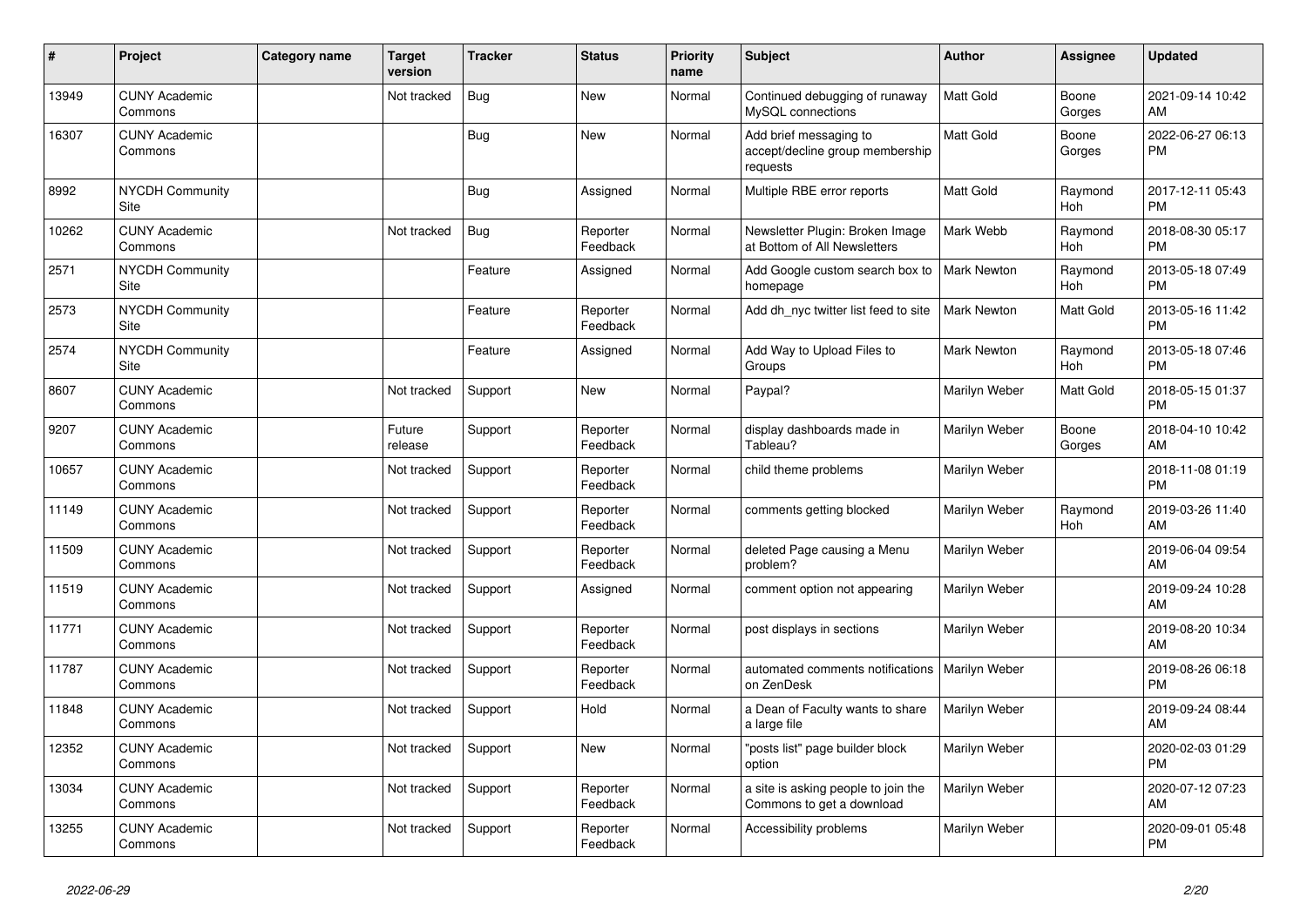| #     | <b>Project</b>                  | Category name | <b>Target</b><br>version | <b>Tracker</b> | <b>Status</b>        | <b>Priority</b><br>name | <b>Subject</b>                                                               | <b>Author</b>        | Assignee              | <b>Updated</b>                |
|-------|---------------------------------|---------------|--------------------------|----------------|----------------------|-------------------------|------------------------------------------------------------------------------|----------------------|-----------------------|-------------------------------|
| 13286 | <b>CUNY Academic</b><br>Commons |               | Not tracked              | Support        | <b>New</b>           | Normal                  | problem connecting with<br>WordPress app                                     | Marilyn Weber        | Raymond<br>Hoh        | 2020-09-08 11:16<br>AM        |
| 14398 | <b>CUNY Academic</b><br>Commons |               | Not tracked              | Support        | Reporter<br>Feedback | Normal                  | Events plug-in notification<br>problem                                       | Marilyn Weber        |                       | 2021-05-11 11:21<br>AM        |
| 14784 | <b>CUNY Academic</b><br>Commons |               |                          | Support        | Reporter<br>Feedback | Normal                  | User report of logo problem when<br>using Customizer theme                   | Marilyn Weber        |                       | 2021-09-17 10:25<br>AM        |
| 14900 | <b>CUNY Academic</b><br>Commons |               | Not tracked              | Support        | Reporter<br>Feedback | Normal                  | previous theme?                                                              | Marilyn Weber        |                       | 2021-10-25 10:31<br>AM        |
| 15045 | <b>CUNY Academic</b><br>Commons |               |                          | Support        | <b>New</b>           | Normal                  | no result for KCeL in the search<br>box on the commons                       | Marilyn Weber        |                       | 2021-12-10 11:29<br>AM        |
| 15169 | <b>CUNY Academic</b><br>Commons |               | 2.0.2                    | Support        | Reporter<br>Feedback | Normal                  | new Prelude website zipfiles for<br>custom theme and other files.            | Marilyn Weber        |                       | 2022-06-14 11:36<br>AM        |
| 15260 | <b>CUNY Academic</b><br>Commons |               |                          | Support        | Reporter<br>Feedback | Normal                  | Diacritical markings   European<br><b>Stages</b>                             | Marilyn Weber        |                       | 2022-02-04 08:16<br>AM        |
| 15370 | <b>CUNY Academic</b><br>Commons |               |                          | Support        | Reporter<br>Feedback | Normal                  | All-in-One Event Calendar?                                                   | Marilyn Weber        |                       | 2022-02-17 11:03<br>AM        |
| 15565 | <b>CUNY Academic</b><br>Commons |               |                          | Support        | New                  | Normal                  | Events - send updates to an email<br>listserv                                | <b>Marilyn Weber</b> |                       | 2022-03-10 01:06<br><b>PM</b> |
| 15655 | <b>CUNY Academic</b><br>Commons |               | 2.0.2                    | Support        | Reporter<br>Feedback | Normal                  | Event Aggregator plugin?                                                     | Marilyn Weber        |                       | 2022-06-14 11:36<br>AM        |
| 15816 | <b>CUNY Academic</b><br>Commons |               | Not tracked              | Support        | <b>New</b>           | Normal                  | slow loading at SPS                                                          | Marilyn Weber        |                       | 2022-04-05 01:26<br><b>PM</b> |
| 16099 | <b>CUNY Academic</b><br>Commons |               |                          | Support        | Reporter<br>Feedback | Normal                  | request for Newsletter Glue                                                  | Marilyn Weber        |                       | 2022-05-13 12:14<br><b>PM</b> |
| 16110 | <b>CUNY Academic</b><br>Commons |               |                          | Support        | Reporter<br>Feedback | Normal                  | remove Creative Commons<br>license from pages?                               | Marilyn Weber        | Raymond<br><b>Hoh</b> | 2022-05-17 06:11<br><b>PM</b> |
| 7828  | <b>CUNY Academic</b><br>Commons |               | Not tracked              | Feature        | Assigned             | Normal                  | Theme Assessment 2017                                                        | Margaret Galvan      | Margaret<br>Galvan    | 2017-05-02 10:41<br><b>PM</b> |
| 2612  | <b>CUNY Academic</b><br>Commons |               | Not tracked              | Publicity      | Assigned             | Normal                  | Pinterest site for the Commons                                               | local admin          | Sarah<br>Morgano      | 2016-03-04 11:19<br>AM        |
| 11131 | <b>CUNY Academic</b><br>Commons |               | Future<br>release        | Feature        | Reporter<br>Feedback | Normal                  | <b>Image Annotation Plugins</b>                                              | Laurie Hurson        |                       | 2019-02-26 11:33<br>AM        |
| 11879 | <b>CUNY Academic</b><br>Commons |               | Not tracked              | <b>Bug</b>     | <b>New</b>           | Normal                  | Hypothesis comments appearing<br>on multiple, different pdfs across<br>blogs | Laurie Hurson        | Laurie Hurson         | 2019-09-19 02:39<br><b>PM</b> |
| 12328 | <b>CUNY Academic</b><br>Commons |               | Not tracked              | Support        | <b>New</b>           | Normal                  | Sign up Code for Non-CUNY<br>Faculty                                         | Laurie Hurson        |                       | 2020-01-28 10:25<br>AM        |
| 12484 | <b>CUNY Academic</b><br>Commons |               | Not tracked              | Support        | Reporter<br>Feedback | Normal                  | Sign up Code for COIL Course<br>starting in March                            | Laurie Hurson        | <b>Matt Gold</b>      | 2020-03-02 02:26<br><b>PM</b> |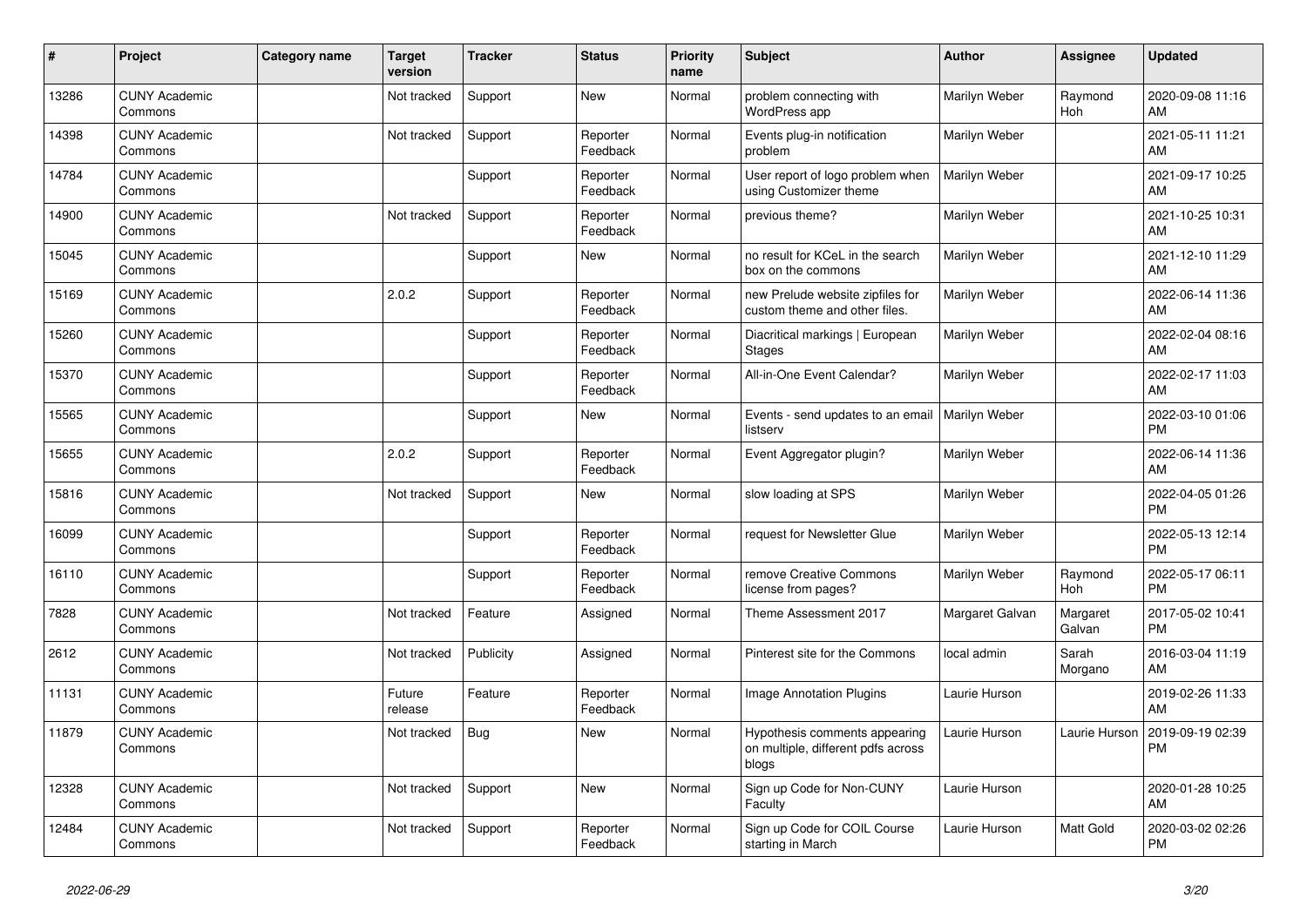| #     | Project                                                                 | <b>Category name</b> | Target<br>version | Tracker    | <b>Status</b>        | <b>Priority</b><br>name | <b>Subject</b>                                                          | Author              | <b>Assignee</b>     | <b>Updated</b>                |
|-------|-------------------------------------------------------------------------|----------------------|-------------------|------------|----------------------|-------------------------|-------------------------------------------------------------------------|---------------------|---------------------|-------------------------------|
| 14475 | <b>CUNY Academic</b><br>Commons                                         |                      | Not tracked       | Publicity  | <b>New</b>           | Normal                  | <b>OER Showcase Page</b>                                                | Laurie Hurson       | Laurie Hurson       | 2021-09-14 10:46<br>AM        |
| 14504 | <b>CUNY Academic</b><br>Commons                                         |                      | Not tracked       | Publicity  | Reporter<br>Feedback | Normal                  | Adding showcases to home page<br>menu                                   | Laurie Hurson       | Boone<br>Gorges     | 2022-01-19 03:26<br><b>PM</b> |
| 14538 | <b>CUNY Academic</b><br>Commons                                         |                      | Not tracked       | Support    | Reporter<br>Feedback | Normal                  | <b>Weebly To Commons</b>                                                | Laurie Hurson       |                     | 2021-09-14 10:47<br>AM        |
| 14936 | <b>CUNY Academic</b><br>Commons                                         |                      |                   | <b>Bug</b> | <b>New</b>           | Normal                  | Commons websites blocked by<br>SPS campus network                       | Laurie Hurson       |                     | 2021-11-03 03:57<br><b>PM</b> |
| 14940 | <b>CUNY Academic</b><br>Commons                                         |                      |                   | Bug        | <b>New</b>           | Normal                  | Discrepancy between Commons<br>profile "sites" and actual # of sites    | Laurie Hurson       |                     | 2021-11-08 11:09<br>AM        |
| 15176 | <b>CUNY Academic</b><br>Commons                                         |                      | Not tracked       | Support    | Reporter<br>Feedback | Normal                  | Archiving Q Writing & Old<br>Wordpress Sites on the Commons             | Laurie Hurson       |                     | 2022-02-08 10:28<br>AM        |
| 15613 | <b>CUNY Academic</b><br>Commons                                         |                      | 2.0.2             | Feature    | Reporter<br>Feedback | Normal                  | Adding "Passster" plugin                                                | Laurie Hurson       |                     | 2022-06-14 11:36<br>AM        |
| 15757 | <b>CUNY Academic</b><br>Commons                                         |                      |                   | Bug        | <b>New</b>           | Normal                  | Members # do not match                                                  | Laurie Hurson       |                     | 2022-03-30 04:52<br><b>PM</b> |
| 15923 | <b>CUNY Academic</b><br>Commons                                         |                      | Not tracked       | Feature    | Reporter<br>Feedback | Normal                  | <b>Bellows Plugin Adjustments</b>                                       | Laurie Hurson       |                     | 2022-04-20 10:10<br>AM        |
| 12004 | <b>CUNY Academic</b><br>Commons                                         |                      | Not tracked       | Support    | Reporter<br>Feedback | Normal                  | Notifications for spam blog<br>comments                                 | Gina Cherry         | Raymond<br>Hoh      | 2019-11-01 12:05<br><b>PM</b> |
| 14842 | <b>CUNY Academic</b><br>Commons                                         |                      | Not tracked       | Support    | Reporter<br>Feedback | Normal                  | Question about widgets and block<br>editor                              | Gina Cherry         |                     | 2021-10-06 03:01<br><b>PM</b> |
| 12062 | AD/O365 Transition<br>from NonMatric to<br><b>Matriculated Students</b> |                      |                   | Feature    | In Progress          | Normal                  | create solution and console<br>project                                  | Emilio Rodriguez    | Emilio<br>Rodriguez | 2019-11-12 03:56<br><b>PM</b> |
| 11968 | JustPublics@365<br>MediaCamp                                            |                      |                   | Feature    | New                  | Normal                  | Nanoscience Retractable Display<br>Unit                                 | Donald Cherry       | Bonnie<br>Eissner   | 2021-02-19 08:50<br>AM        |
| 11392 | <b>CUNY Academic</b><br>Commons                                         |                      | Future<br>release | <b>Bug</b> | <b>New</b>           | Normal                  | Migrate users away from<br><b>StatPress</b>                             | Boone Gorges        |                     | 2019-04-23 03:53<br><b>PM</b> |
| 11517 | <b>CUNY Academic</b><br>Commons                                         |                      | Not tracked       | Feature    | Assigned             | Normal                  | wp-accessibility plugin should not<br>strip 'target=" blank" by default | <b>Boone Gorges</b> | Laurie Hurson       | 2019-09-24 09:57<br>AM        |
| 12436 | <b>CUNY Academic</b><br>Commons                                         |                      | Not tracked       | <b>Bug</b> | Assigned             | Normal                  | Nightly system downtime                                                 | <b>Boone Gorges</b> |                     | 2020-08-01 09:30<br>AM        |
| 12911 | <b>CUNY Academic</b><br>Commons                                         |                      | Not tracked       | Feature    | <b>New</b>           | Normal                  | Block access to xmlrpc.php based<br>on User-Agent                       | <b>Boone Gorges</b> | Boone<br>Gorges     | 2020-06-09 05:12<br><b>PM</b> |
| 15883 | <b>CUNY Academic</b><br>Commons                                         |                      | 2.1.0             | Feature    | <b>New</b>           | Normal                  | Release BPGES update                                                    | <b>Boone Gorges</b> | Boone<br>Gorges     | 2022-05-26 10:39<br>AM        |
| 16092 | <b>CUNY Academic</b><br>Commons                                         |                      | Future<br>release | Feature    | Hold                 | Normal                  | Don't show main site in Site<br>search results                          | Boone Gorges        | Boone<br>Gorges     | 2022-05-17 03:12<br><b>PM</b> |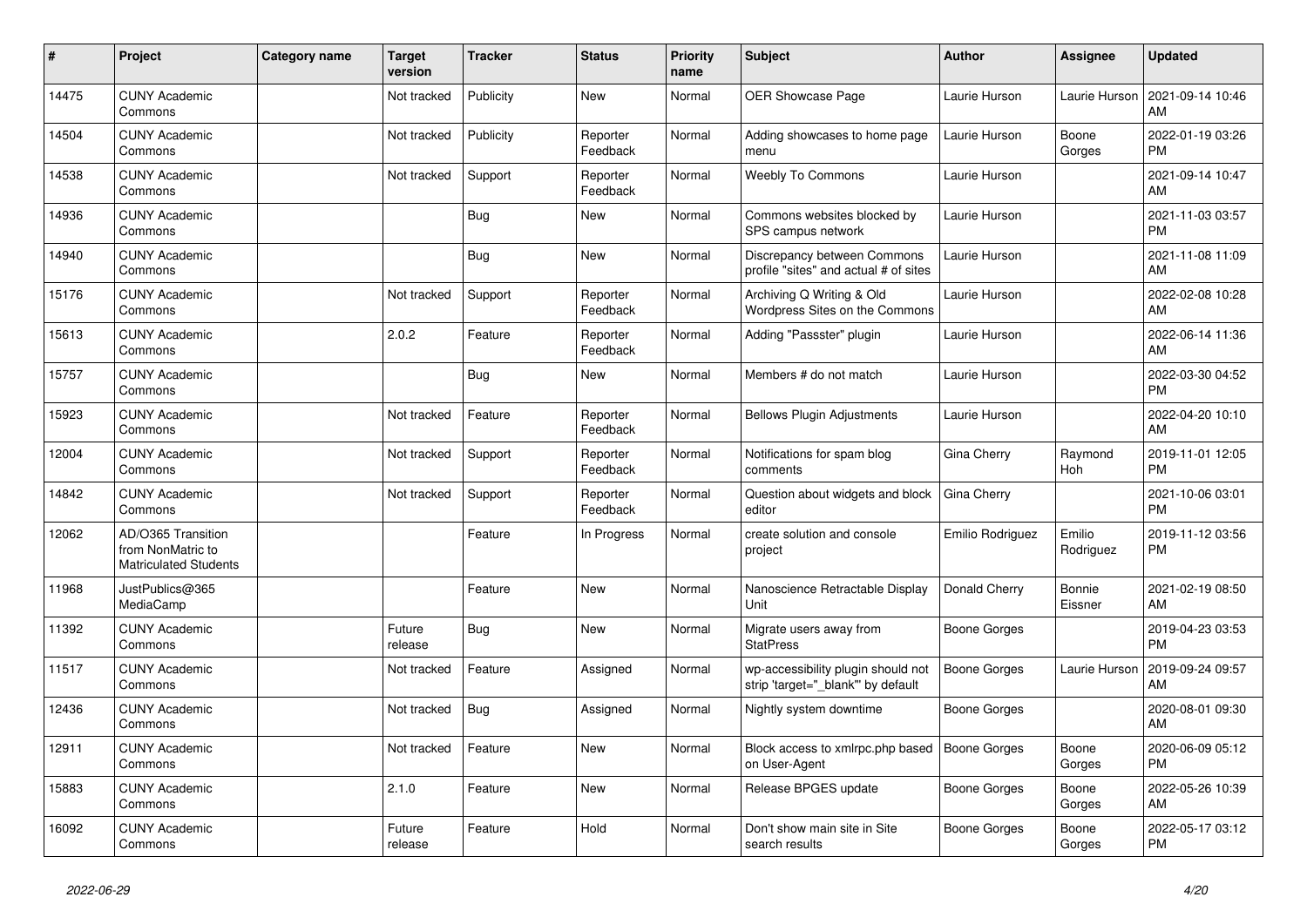| $\pmb{\#}$ | Project                         | Category name             | <b>Target</b><br>version | <b>Tracker</b> | <b>Status</b> | Priority<br>name | <b>Subject</b>                                                                            | <b>Author</b>       | Assignee            | <b>Updated</b>                |
|------------|---------------------------------|---------------------------|--------------------------|----------------|---------------|------------------|-------------------------------------------------------------------------------------------|---------------------|---------------------|-------------------------------|
| 2618       | <b>NYCDH Community</b><br>Site  |                           |                          | <b>Bug</b>     | Assigned      | Low              | Mark blogs as spam when created   Matt Gold<br>by users marked as spam                    |                     | Boone<br>Gorges     | 2013-06-09 11:38<br><b>PM</b> |
| 2576       | <b>NYCDH Community</b><br>Site  |                           |                          | <b>Bug</b>     | Hold          | Low              | Test Next Button in Javascript<br><b>Tutorial Under Activities</b>                        | <b>Mark Newton</b>  | Alex Gil            | 2013-05-18 02:55<br><b>PM</b> |
| 2577       | <b>NYCDH Community</b><br>Site  |                           |                          | Feature        | Assigned      | Low              | <b>Investigate Potential to Add Links</b><br>to the Forum                                 | Mark Newton         | Alex Gil            | 2013-05-16 09:40<br><b>PM</b> |
| 13912      | <b>CUNY Academic</b><br>Commons |                           | Not tracked              | Feature        | Hold          | Low              | posting "missed schedule"                                                                 | Marilyn Weber       |                     | 2021-02-23 10:46<br>AM        |
| 10839      | <b>CUNY Academic</b><br>Commons | About page                | Not tracked              | Support        | <b>New</b>    | Normal           | <b>Mission Statement Needs</b><br>Revision                                                | scott voth          | <b>Matt Gold</b>    | 2018-12-26 10:58<br>AM        |
| 2666       | <b>CUNY Academic</b><br>Commons | About page                | Not tracked              | Documentation  | Assigned      | Normal           | <b>Update About Text</b>                                                                  | Chris Stein         | Luke Waltzer        | 2016-03-04 11:19<br>AM        |
| 8900       | <b>CUNY Academic</b><br>Commons | Accessibility             | Future<br>release        | Feature        | Assigned      | Normal           | Look into tools to enforce<br>accessibility in WP environment                             | <b>Matt Gold</b>    | Boone<br>Gorges     | 2022-04-26 11:59<br>AM        |
| 8901       | <b>CUNY Academic</b><br>Commons | Accessibility             | Future<br>release        | Feature        | Assigned      | Normal           | Theme analysis for accessibility                                                          | Matt Gold           | Boone<br>Gorges     | 2022-04-26 11:59<br>AM        |
| 5679       | <b>CUNY Academic</b><br>Commons | Analytics                 | Not tracked              | Feature        | New           | Normal           | Logged In Users for GA                                                                    | Valerie Townsend    | Valerie<br>Townsend | 2016-06-11 09:49<br>AM        |
| 4972       | <b>CUNY Academic</b><br>Commons | Analytics                 | Not tracked              | Bug            | <b>New</b>    | Normal           | <b>Newsletter Analytics</b>                                                               | Stephen Real        | Matt Gold           | 2015-12-09 12:54<br><b>PM</b> |
| 4070       | <b>CUNY Academic</b><br>Commons | Analytics                 | Not tracked              | Support        | Assigned      | Normal           | Request for JITP site analytics                                                           | Matt Gold           | Seth Persons        | 2016-02-23 03:09<br><b>PM</b> |
| 5581       | <b>CUNY Academic</b><br>Commons | Analytics                 | Future<br>release        | Feature        | Assigned      | Normal           | <b>Explore alternatives to Google</b><br>Analytics                                        | Matt Gold           | Valerie<br>Townsend | 2020-04-17 03:12<br><b>PM</b> |
| 15210      | <b>CUNY Academic</b><br>Commons | Analytics                 | Not tracked              | Design/UX      | New           | Normal           | Google Analytics improvements                                                             | Colin McDonald      | Boone<br>Gorges     | 2022-05-24 10:47<br>AM        |
| 1460       | <b>CUNY Academic</b><br>Commons | Analytics                 | Future<br>release        | Feature        | Assigned      | Normal           | Update System Report                                                                      | <b>Brian Foote</b>  | Boone<br>Gorges     | 2015-11-09 06:13<br><b>PM</b> |
| 7022       | <b>CUNY Academic</b><br>Commons | Announcements             | Future<br>release        | <b>Bug</b>     | <b>New</b>    | Normal           | Sitewide announcements should<br>be displayed on, and dismissable<br>from, mapped domains | Boone Gorges        | Boone<br>Gorges     | 2018-03-22 10:18<br>AM        |
| 4635       | <b>CUNY Academic</b><br>Commons | Authentication            | Future<br>release        | Feature        | <b>New</b>    | Normal           | Allow non-WP authentication                                                               | <b>Boone Gorges</b> | Sonja Leix          | 2019-03-01 02:05<br><b>PM</b> |
| 9720       | <b>CUNY Academic</b><br>Commons | Authentication            | Future<br>release        | Feature        | <b>New</b>    | Normal           | The Commons should be an<br>oAuth provider                                                | Boone Gorges        |                     | 2019-03-01 02:04<br><b>PM</b> |
| 5691       | <b>CUNY Academic</b><br>Commons | <b>Blogs (BuddyPress)</b> | Future<br>release        | <b>Bug</b>     | Assigned      | High             | Differing numbers on Sites display   Matt Gold                                            |                     | Raymond<br>Hoh      | 2016-06-13 01:37<br><b>PM</b> |
| 8836       | <b>CUNY Academic</b><br>Commons | <b>Blogs (BuddyPress)</b> | Future<br>release        | Feature        | Assigned      | Normal           | Redesign site launch process                                                              | Matt Gold           | Boone<br>Gorges     | 2019-10-03 02:49<br><b>PM</b> |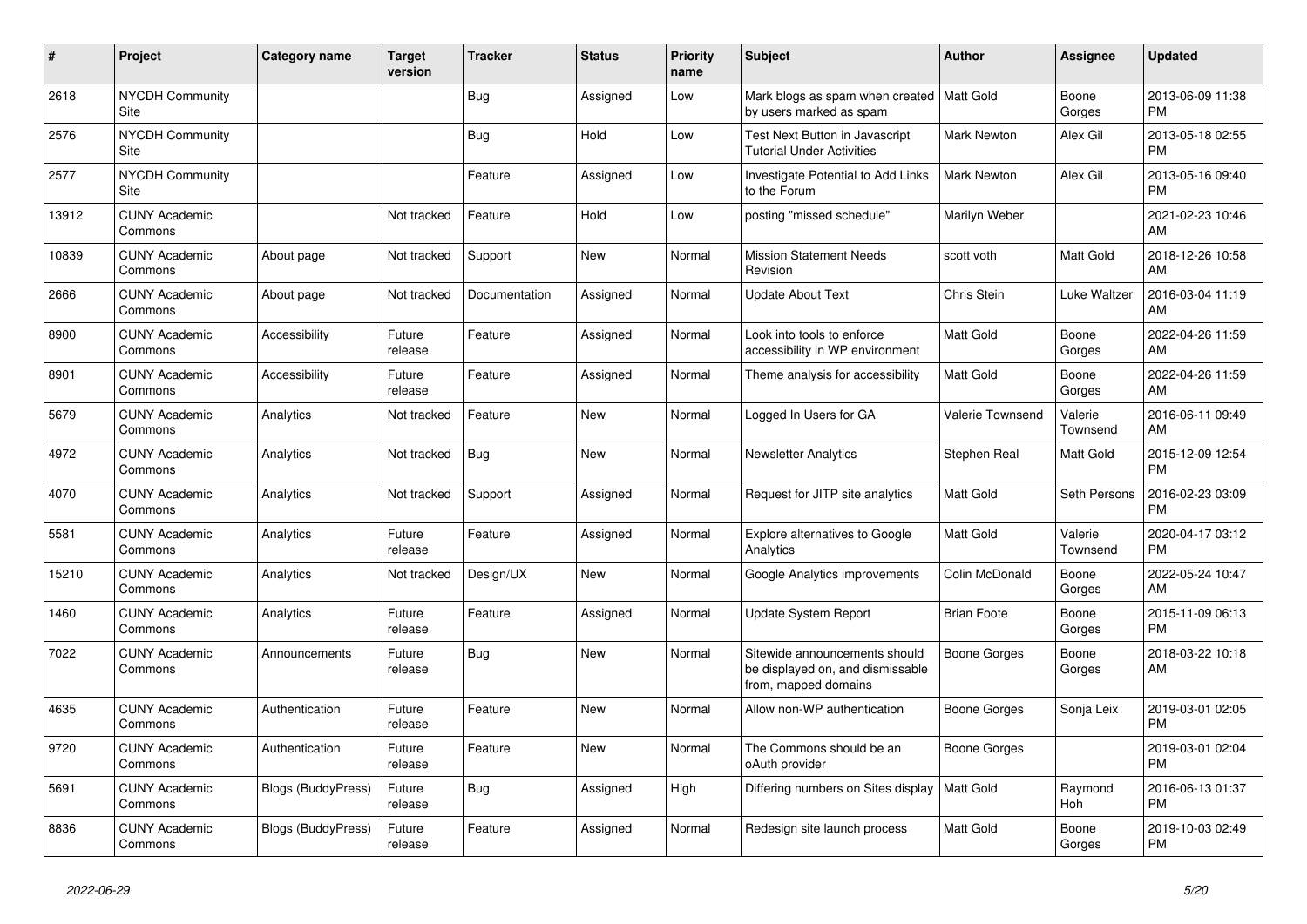| #     | Project                         | Category name             | Target<br>version | <b>Tracker</b> | <b>Status</b>        | <b>Priority</b><br>name | <b>Subject</b>                                                       | Author              | Assignee            | <b>Updated</b>                |
|-------|---------------------------------|---------------------------|-------------------|----------------|----------------------|-------------------------|----------------------------------------------------------------------|---------------------|---------------------|-------------------------------|
| 12350 | <b>CUNY Academic</b><br>Commons | Blogs (BuddyPress)        | Not tracked       | Support        | Reporter<br>Feedback | Normal                  | URL creation problem                                                 | Marilyn Weber       |                     | 2020-02-03 11:27<br>AM        |
| 6078  | <b>CUNY Academic</b><br>Commons | <b>Blogs (BuddyPress)</b> | Future<br>release | Feature        | New                  | Normal                  | <b>Explore Adding Network Blog</b><br>Metadata Plugin                | Luke Waltzer        | Luke Waltzer        | 2016-10-11 10:29<br><b>PM</b> |
| 8835  | <b>CUNY Academic</b><br>Commons | Blogs (BuddyPress)        | Future<br>release | Feature        | <b>New</b>           | Normal                  | Extend cuny.is shortlinks to sites                                   | Luke Waltzer        | Boone<br>Gorges     | 2022-04-26 11:59<br>AM        |
| 11243 | <b>CUNY Academic</b><br>Commons | BuddyPress (misc)         | Future<br>release | <b>Bug</b>     | <b>New</b>           | Normal                  | Audit bp-custom.php                                                  | Raymond Hoh         | Raymond<br>Hoh      | 2022-04-26 11:59<br>AM        |
| 377   | <b>CUNY Academic</b><br>Commons | BuddyPress (misc)         | Future<br>release | Feature        | Assigned             | Normal                  | Like buttons                                                         | <b>Matt Gold</b>    | Boone<br>Gorges     | 2010-11-16 05:13<br><b>PM</b> |
| 435   | <b>CUNY Academic</b><br>Commons | BuddyPress (misc)         | Future<br>release | Feature        | Assigned             | Normal                  | Include Avatar Images in Forum<br><b>Post Notification Emails</b>    | <b>Matt Gold</b>    | Boone<br>Gorges     | 2010-12-08 12:40<br><b>PM</b> |
| 500   | <b>CUNY Academic</b><br>Commons | BuddyPress (misc)         | Future<br>release | Feature        | Assigned             | Normal                  | <b>Export Group Data</b>                                             | <b>Matt Gold</b>    | Boone<br>Gorges     | 2010-12-19 12:09<br><b>PM</b> |
| 554   | <b>CUNY Academic</b><br>Commons | BuddyPress (misc)         | Future<br>release | Feature        | Assigned             | Normal                  | Add Trackback notifications to<br>site-wide activity feed            | <b>Matt Gold</b>    | Boone<br>Gorges     | 2015-11-09 06:19<br><b>PM</b> |
| 599   | <b>CUNY Academic</b><br>Commons | BuddyPress (misc)         | Future<br>release | Feature        | Assigned             | Normal                  | Consider adding rating plugins for<br>BuddyPress/BBPress             | <b>Matt Gold</b>    | Boone<br>Gorges     | 2011-08-22 06:50<br><b>PM</b> |
| 635   | <b>CUNY Academic</b><br>Commons | BuddyPress (misc)         | Future<br>release | Feature        | Assigned             | Normal                  | Big Blue Button -<br>Videoconferencing in Groups and<br><b>Blogs</b> | <b>Matt Gold</b>    | Boone<br>Gorges     | 2011-03-14 03:24<br><b>PM</b> |
| 7624  | <b>CUNY Academic</b><br>Commons | <b>BuddyPress (misc)</b>  | Future<br>release | Design/UX      | New                  | Normal                  | <b>BP</b> Notifications                                              | Luke Waltzer        | Paige Dupont        | 2017-02-08 10:43<br><b>PM</b> |
| 58    | <b>CUNY Academic</b><br>Commons | BuddyPress (misc)         | Future<br>release | Feature        | Assigned             | Low                     | Make member search sortable by<br>last name                          | Roberta Brody       | Boone<br>Gorges     | 2010-08-26 02:38<br><b>PM</b> |
| 310   | <b>CUNY Academic</b><br>Commons | BuddyPress (misc)         | Future<br>release | Feature        | Assigned             | Low                     | Friend Request Email                                                 | <b>Matt Gold</b>    | Samantha<br>Raddatz | 2015-11-09 05:08<br><b>PM</b> |
| 2325  | <b>CUNY Academic</b><br>Commons | BuddyPress (misc)         | Future<br>release | Feature        | Assigned             | Low                     | Profile should have separate<br>fields for first/last names          | local admin         | Boone<br>Gorges     | 2015-11-09 06:09<br><b>PM</b> |
| 1423  | <b>CUNY Academic</b><br>Commons | BuddyPress (misc)         | Future<br>release | Feature        | Assigned             | Low                     | Show an avatar for pingback<br>comment activity items                | Boone Gorges        | <b>Tahir Butt</b>   | 2016-10-24 12:03<br><b>PM</b> |
| 4226  | <b>CUNY Academic</b><br>Commons | <b>BuddyPress Docs</b>    | Future<br>release | Design/UX      | New                  | Normal                  | Add option to connect a Doc with<br>a Group                          | Samantha Raddatz    | Samantha<br>Raddatz | 2015-09-09 04:08<br><b>PM</b> |
| 2523  | <b>CUNY Academic</b><br>Commons | <b>BuddyPress Docs</b>    | Future<br>release | Feature        | Assigned             | Normal                  | Allow Users to Upload Images to<br><b>BP</b> Docs                    | <b>Matt Gold</b>    | Boone<br>Gorges     | 2015-11-09 06:14<br><b>PM</b> |
| 618   | <b>CUNY Academic</b><br>Commons | <b>BuddyPress Docs</b>    | Future<br>release | Feature        | Assigned             | Normal                  | BuddyPress Docs: export formats                                      | <b>Boone Gorges</b> | Boone<br>Gorges     | 2015-11-09 05:38<br><b>PM</b> |
| 1422  | <b>CUNY Academic</b><br>Commons | <b>BuddyPress Docs</b>    | Future<br>release | Feature        | Assigned             | Normal                  | Make "created Doc" activity icons<br>non-mini                        | <b>Boone Gorges</b> | Boone<br>Gorges     | 2015-11-09 05:48<br><b>PM</b> |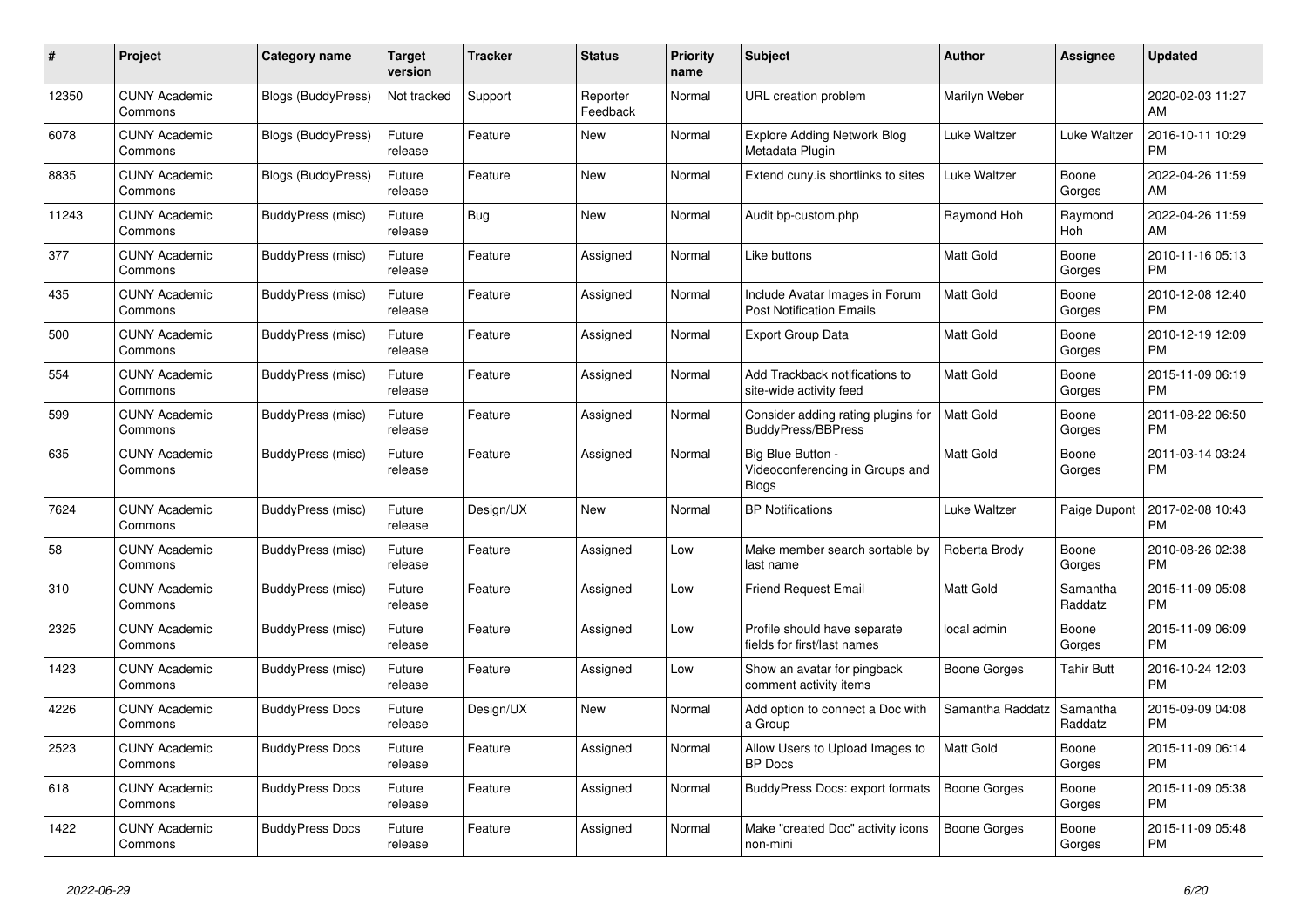| $\#$  | Project                         | <b>Category name</b>   | Target<br>version | <b>Tracker</b> | <b>Status</b>        | <b>Priority</b><br>name | <b>Subject</b>                                             | Author                  | <b>Assignee</b>       | <b>Updated</b>                |
|-------|---------------------------------|------------------------|-------------------|----------------|----------------------|-------------------------|------------------------------------------------------------|-------------------------|-----------------------|-------------------------------|
| 1744  | <b>CUNY Academic</b><br>Commons | <b>BuddyPress Docs</b> | Future<br>release | Feature        | Assigned             | Normal                  | Spreadsheet-style Docs                                     | Boone Gorges            | Boone<br>Gorges       | 2015-11-09 06:13<br><b>PM</b> |
| 519   | <b>CUNY Academic</b><br>Commons | <b>BuddyPress Docs</b> | Future<br>release | Feature        | Assigned             | Low                     | TOC for individual docs - for new<br>BP "wiki-like" plugin | scott voth              | Boone<br>Gorges       | 2015-11-09 05:54<br><b>PM</b> |
| 6389  | <b>CUNY Academic</b><br>Commons | <b>BuddyPress Docs</b> | Future<br>release | Feature        | <b>New</b>           | Low                     | Make Discussion Area Visible<br>When Editing a Doc         | <b>Luke Waltzer</b>     | Boone<br>Gorges       | 2016-10-21 04:16<br><b>PM</b> |
| 1417  | <b>CUNY Academic</b><br>Commons | <b>BuddyPress Docs</b> | Future<br>release | Feature        | Assigned             | Low                     | <b>Bulk actions for BuddyPress Docs</b>                    | <b>Boone Gorges</b>     | Boone<br>Gorges       | 2016-10-17 10:41<br><b>PM</b> |
| 13466 | <b>CUNY Academic</b><br>Commons | Cavalcade              | Future<br>release | Feature        | <b>New</b>           | Normal                  | Automated cleanup for duplicate<br>Cavalcade tasks         | <b>Boone Gorges</b>     | Boone<br>Gorges       | 2020-10-13 05:24<br><b>PM</b> |
| 14994 | <b>CUNY Academic</b><br>Commons | cdev.gc.cuny.edu       | Not tracked       | Support        | In Progress          | Normal                  | Clear Cache on CDEV                                        | scott voth              | Raymond<br><b>Hoh</b> | 2021-12-07 03:51<br><b>PM</b> |
| 4027  | <b>CUNY Academic</b><br>Commons | Commons In A Box       | Not tracked       | Design/UX      | Assigned             | Normal                  | Usability review of CBOX update<br>procedures              | <b>Matt Gold</b>        | Samantha<br>Raddatz   | 2015-05-11 06:36<br><b>PM</b> |
| 9060  | <b>CUNY Academic</b><br>Commons | Commons In A Box       | Not tracked       | Bug            | Hold                 | Normal                  | Problems with CBox image library<br>upload                 | Lisa Rhody              | Raymond<br>Hoh        | 2018-01-10 03:26<br><b>PM</b> |
| 11556 | <b>CUNY Academic</b><br>Commons | Courses                | Not tracked       | Bug            | Reporter<br>Feedback | Normal                  | Instructor name given in course<br>listing                 | Tom Harbison            |                       | 2019-06-25 04:12<br><b>PM</b> |
| 10226 | <b>CUNY Academic</b><br>Commons | Courses                | Future<br>release | Feature        | <b>New</b>           | Normal                  | Add "My Courses" to drop down<br>list                      | scott voth              | Boone<br>Gorges       | 2021-11-19 12:42<br><b>PM</b> |
| 11789 | <b>CUNY Academic</b><br>Commons | Courses                | Future<br>release | Feature        | <b>New</b>           | Normal                  | Ability to remove item from<br>Courses list                | Laurie Hurson           | Sonja Leix            | 2019-09-24 12:28<br><b>PM</b> |
| 12438 | <b>CUNY Academic</b><br>Commons | Courses                | Not tracked       | Bug            | <b>New</b>           | Normal                  | Site appearing twice                                       | Laurie Hurson           | Boone<br>Gorges       | 2020-02-18 01:34<br><b>PM</b> |
| 9420  | <b>CUNY Academic</b><br>Commons | cuny.is                | Not tracked       | Feature        | <b>New</b>           | Normal                  | Request for http://cuny.is/streams                         | Raffi<br>Khatchadourian | Marilyn<br>Weber      | 2018-04-02 10:08<br>AM        |
| 10439 | <b>CUNY Academic</b><br>Commons | Design                 | 2.1.0             | Design/UX      | <b>New</b>           | Normal                  | Create Style Guide for Commons                             | Sonja Leix              | Sara Cannon           | 2022-06-28 01:43<br>PM        |
| 2754  | <b>CUNY Academic</b><br>Commons | Design                 | Future<br>release | Feature        | Assigned             | Normal                  | Determine strategy for CAC logo<br>handling in top header  | Micki Kaufman           | Chris Stein           | 2015-01-05 08:53<br><b>PM</b> |
| 8902  | <b>CUNY Academic</b><br>Commons | Design                 | Not tracked       | Feature        | Assigned             | Normal                  | Report back on research on<br><b>BuddyPress themes</b>     | <b>Matt Gold</b>        | Michael Smith         | 2017-11-10 12:31<br><b>PM</b> |
| 860   | <b>CUNY Academic</b><br>Commons | Design                 | Future<br>release | Design/UX      | Assigned             | Normal                  | <b>Standardize Button Treatment</b><br>Across the Commons  | Chris Stein             | Chris Stein           | 2014-05-01 09:45<br>AM        |
| 16199 | <b>CUNY Academic</b><br>Commons | <b>Directories</b>     | 2.0.2             | Bug            | <b>New</b>           | Normal                  | Removed "Semester" Filter from<br><b>Courses Directory</b> | Laurie Hurson           | Boone<br>Gorges       | 2022-06-14 11:36<br>AM        |
| 4225  | <b>CUNY Academic</b><br>Commons | DiRT Integration       | Future<br>release | Design/UX      | <b>New</b>           | Normal                  | Add information to DIRT page (in<br>Create a Group)        | Samantha Raddatz        | <b>Matt Gold</b>      | 2015-06-26 03:14<br><b>PM</b> |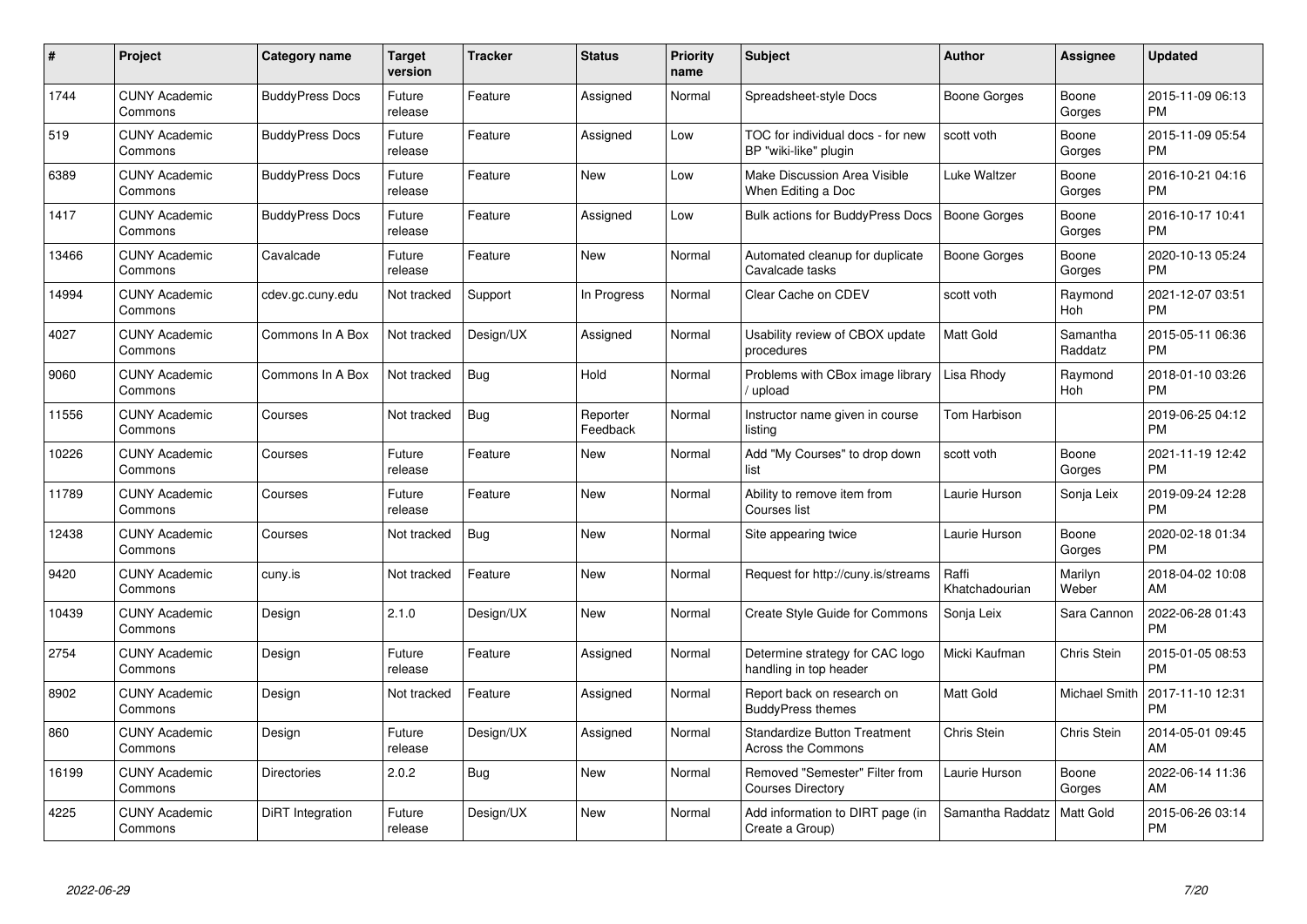| #     | Project                         | <b>Category name</b>       | <b>Target</b><br>version | <b>Tracker</b> | <b>Status</b>        | <b>Priority</b><br>name | Subject                                                                             | <b>Author</b>           | <b>Assignee</b>  | <b>Updated</b>                |
|-------|---------------------------------|----------------------------|--------------------------|----------------|----------------------|-------------------------|-------------------------------------------------------------------------------------|-------------------------|------------------|-------------------------------|
| 3524  | <b>CUNY Academic</b><br>Commons | Documentation              | Not tracked              | Documentation  | Assigned             | Normal                  | Post describing all you can do<br>when starting up a new<br>blog/group              | <b>Matt Gold</b>        | scott voth       | 2014-10-04 12:56<br>РM        |
| 10982 | <b>CUNY Academic</b><br>Commons | Domain Mapping             | Not tracked              | Support        | Reporter<br>Feedback | Normal                  | <b>CNAME</b> question                                                               | scott voth              |                  | 2019-01-22 04:29<br><b>PM</b> |
| 11493 | <b>CUNY Academic</b><br>Commons | Domain Mapping             | Not tracked              | Support        | Reporter<br>Feedback | Normal                  | Domain Mapping Request - Talia<br>Schaffer                                          | scott voth              | <b>Matt Gold</b> | 2019-08-06 08:39<br>AM        |
| 14496 | <b>CUNY Academic</b><br>Commons | Domain Mapping             | Future<br>release        | Bug            | New                  | Normal                  | Mapped domain SSO uses<br>third-party cookies                                       | Raymond Hoh             | Raymond<br>Hoh   | 2021-05-24 04:03<br><b>PM</b> |
| 1165  | <b>CUNY Academic</b><br>Commons | <b>Email Invitations</b>   | Future<br>release        | Feature        | Assigned             | Low                     | Allow saved lists of invitees under<br>Send Invites                                 | Boone Gorges            | Boone<br>Gorges  | 2015-11-09 06:03<br><b>PM</b> |
| 1166  | <b>CUNY Academic</b><br>Commons | <b>Email Invitations</b>   | Future<br>release        | Feature        | New                  | Low                     | Better organizational tools for<br>Sent Invites                                     | Boone Gorges            | Boone<br>Gorges  | 2015-11-09 06:02<br><b>PM</b> |
| 1167  | <b>CUNY Academic</b><br>Commons | <b>Email Invitations</b>   | Future<br>release        | Feature        | New                  | Low                     | Allow email invitations to be<br>resent                                             | <b>Boone Gorges</b>     | Boone<br>Gorges  | 2015-11-12 12:53<br>AM        |
| 9979  | <b>CUNY Academic</b><br>Commons | <b>Email Notifications</b> | Not tracked              | <b>Bug</b>     | Reporter<br>Feedback | Normal                  | Reports of slow email activation<br>emails                                          | <b>Matt Gold</b>        | Boone<br>Gorges  | 2018-08-29 09:40<br><b>PM</b> |
| 15604 | <b>CUNY Academic</b><br>Commons | <b>Email Notifications</b> | Future<br>release        | Feature        | Assigned             | Normal                  | Restructure Commons Group<br>Digest Email Messages                                  | <b>Matt Gold</b>        | Boone<br>Gorges  | 2022-05-26 10:45<br>AM        |
| 5992  | <b>CUNY Academic</b><br>Commons | <b>Email Notifications</b> | Future<br>release        | Feature        | New                  | Normal                  | Changing the From line of<br>autogenerated blog emails                              | Marilyn Weber           |                  | 2018-09-27 05:19<br><b>PM</b> |
| 12042 | <b>CUNY Academic</b><br>Commons | <b>Email Notifications</b> | Future<br>release        | Feature        | <b>New</b>           | Normal                  | Improved error logging for BPGES<br>send queue                                      | <b>Boone Gorges</b>     | Boone<br>Gorges  | 2021-11-19 12:25<br><b>PM</b> |
| 333   | <b>CUNY Academic</b><br>Commons | <b>Email Notifications</b> | Future<br>release        | Feature        | Assigned             | Low                     | Delay Forum Notification Email<br>Delivery Until After Editing Period<br>Ends       | <b>Matt Gold</b>        | Raymond<br>Hoh   | 2015-11-09 06:01<br><b>PM</b> |
| 11971 | <b>CUNY Academic</b><br>Commons | <b>Email Notifications</b> | Future<br>release        | <b>Bug</b>     | Reporter<br>Feedback | Low                     | Pictures obscured in emailed post<br>notifications                                  | Marilyn Weber           | Raymond<br>Hoh   | 2019-11-21 01:14<br><b>PM</b> |
| 4438  | <b>CUNY Academic</b><br>Commons | Events                     | Future<br>release        | Bug            | Assigned             | Normal                  | Events Calendar - Export<br><b>Recurring Events</b>                                 | scott voth              | Daniel Jones     | 2016-05-23 04:25<br><b>PM</b> |
| 11531 | <b>CUNY Academic</b><br>Commons | Events                     | Future<br>release        | Feature        | New                  | Normal                  | Main Events calendar should<br>include non-public events that<br>user has access to | scott voth              | Boone<br>Gorges  | 2019-06-11 10:00<br>AM        |
| 4592  | <b>CUNY Academic</b><br>Commons | Events                     | Future<br>release        | Design/UX      | New                  | Normal                  | Event Creation - Venue Dropdown   Samantha Raddatz<br>Slow                          |                         | Boone<br>Gorges  | 2015-09-14 04:56<br><b>PM</b> |
| 11077 | <b>CUNY Academic</b><br>Commons | Events                     | Not tracked              | Feature        | Reporter<br>Feedback | Normal                  | Show event category description<br>in event list view                               | Raffi<br>Khatchadourian |                  | 2019-02-12 10:38<br><b>PM</b> |
| 3475  | <b>CUNY Academic</b><br>Commons | Events                     | Future<br>release        | Feature        | Assigned             | Normal                  | Request to add plugin to<br>streamline room<br>booking/appointment booking          | Naomi Barrettara        | Boone<br>Gorges  | 2014-12-01 05:14<br><b>PM</b> |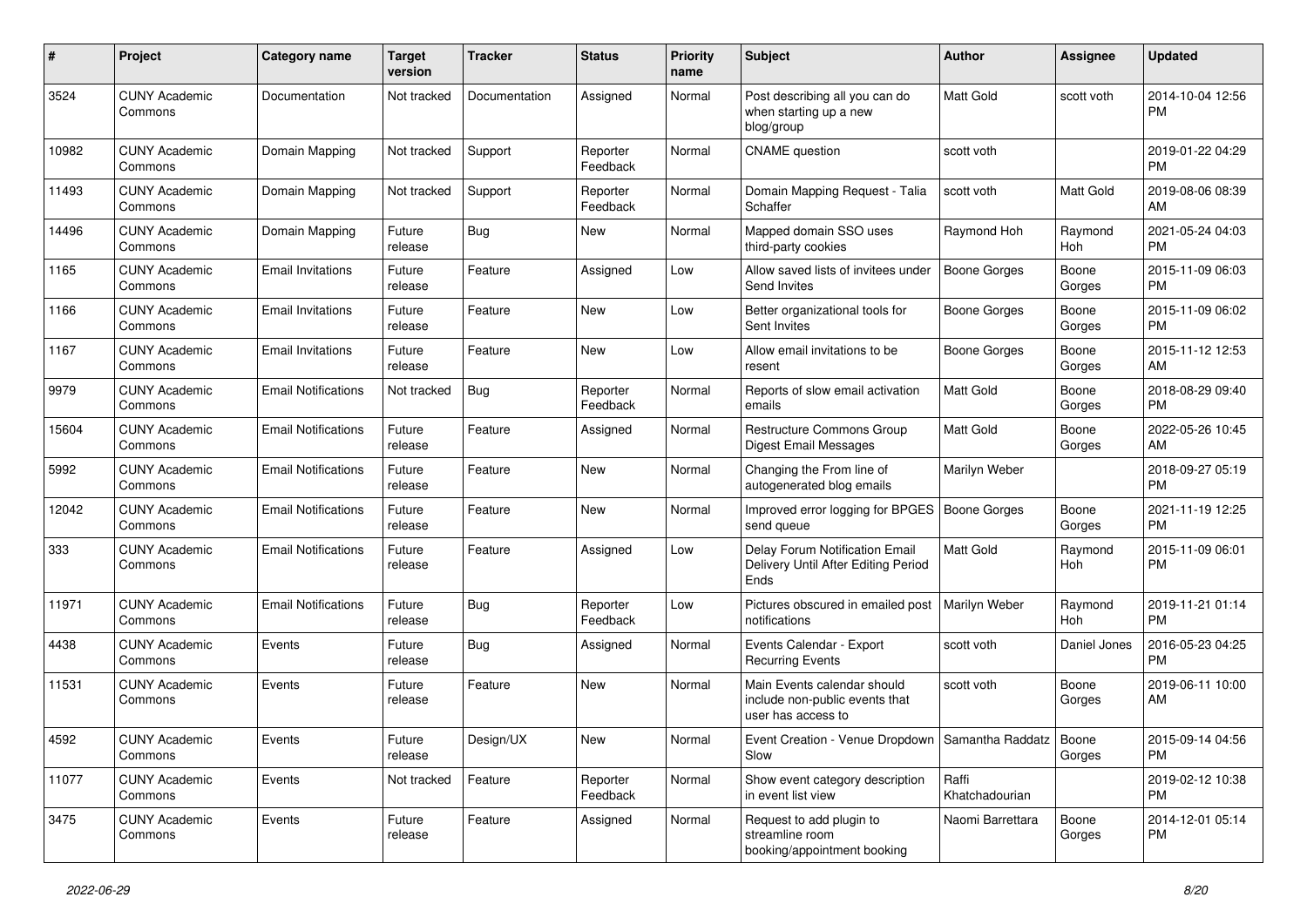| #     | Project                         | <b>Category name</b> | <b>Target</b><br>version | <b>Tracker</b> | <b>Status</b>        | <b>Priority</b><br>name | Subject                                                                           | Author              | <b>Assignee</b>     | <b>Updated</b>                |
|-------|---------------------------------|----------------------|--------------------------|----------------|----------------------|-------------------------|-----------------------------------------------------------------------------------|---------------------|---------------------|-------------------------------|
| 4053  | <b>CUNY Academic</b><br>Commons | Events               | Future<br>release        | Feature        | Assigned             | Normal                  | Create new tab for past events                                                    | <b>Matt Gold</b>    | Boone<br>Gorges     | 2015-05-12 02:10<br>PM        |
| 4238  | <b>CUNY Academic</b><br>Commons | Events               | Future<br>release        | Feature        | Assigned             | Normal                  | Copy Events to Other Groups?                                                      | <b>Matt Gold</b>    | Boone<br>Gorges     | 2015-07-02 10:08<br>AM        |
| 4903  | <b>CUNY Academic</b><br>Commons | Events               | Future<br>release        | Design/UX      | Assigned             | Normal                  | Improving visual appearance of<br>event calendars                                 | <b>Matt Gold</b>    | Boone<br>Gorges     | 2016-10-13 11:51<br>AM        |
| 5696  | <b>CUNY Academic</b><br>Commons | Events               | Future<br>release        | Feature        | Assigned             | Normal                  | Events Calendar - display options<br>calendar aggregation                         | <b>Matt Gold</b>    | Boone<br>Gorges     | 2016-10-13 11:44<br>AM        |
| 4481  | <b>CUNY Academic</b><br>Commons | Events               | Future<br>release        | Feature        | New                  | Normal                  | Group admins/mods should have<br>the ability to unlink an event from<br>the group | Boone Gorges        | Boone<br>Gorges     | 2017-04-24 03:53<br><b>PM</b> |
| 5016  | <b>CUNY Academic</b><br>Commons | Events               | Future<br>release        | Feature        | Assigned             | Low                     | Allow comments to be posted on<br>events                                          | <b>Matt Gold</b>    | Raymond<br>Hoh      | 2019-03-01 02:23<br><b>PM</b> |
| 6749  | <b>CUNY Academic</b><br>Commons | Events               | Future<br>release        | <b>Bug</b>     | New                  | Low                     | BPEO iCal request can trigger<br>very large number of DB queries                  | <b>Boone Gorges</b> | Raymond<br>Hoh      | 2016-11-15 10:09<br>PM        |
| 653   | <b>CUNY Academic</b><br>Commons | Group Blogs          | Future<br>release        | Feature        | Assigned             | Normal                  | Redesign Integration of Groups<br>and Blogs                                       | Matt Gold           | Samantha<br>Raddatz | 2015-11-09 05:40<br><b>PM</b> |
| 8756  | <b>CUNY Academic</b><br>Commons | Group Blogs          | Future<br>release        | Feature        | Hold                 | Normal                  | Connect multiple blogs to one<br>group?                                           | <b>Matt Gold</b>    | Boone<br>Gorges     | 2017-09-30 10:42<br>AM        |
| 5317  | <b>CUNY Academic</b><br>Commons | Group Blogs          | Not tracked              | Bug            | Reporter<br>Feedback | Normal                  | Notifications of New Post Didn't<br>Come                                          | <b>Luke Waltzer</b> | Samantha<br>Raddatz | 2016-03-21 10:41<br><b>PM</b> |
| 3580  | <b>CUNY Academic</b><br>Commons | Group Blogs          | Future<br>release        | Feature        | New                  | Normal                  | Multiple blogs per group                                                          | <b>Boone Gorges</b> | Boone<br>Gorges     | 2018-02-20 02:02<br><b>PM</b> |
| 11834 | <b>CUNY Academic</b><br>Commons | <b>Group Files</b>   | Future<br>release        | Feature        | <b>New</b>           | Normal                  | Improved tools for managing<br>group file folders                                 | Boone Gorges        | Sonja Leix          | 2019-09-06 03:55<br><b>PM</b> |
| 12091 | <b>CUNY Academic</b><br>Commons | <b>Group Files</b>   | Future<br>release        | Feature        | New                  | Normal                  | Improved pre-upload file<br>validation for bp-group-documents                     | Boone Gorges        | Boone<br>Gorges     | 2019-11-14 01:21<br><b>PM</b> |
| 1192  | <b>CUNY Academic</b><br>Commons | Group Files          | Future<br>release        | Feature        | Assigned             | Low                     | When posting group files, allow<br>users to add a category without<br>saving      | <b>Matt Gold</b>    | Raymond<br>Hoh      | 2015-11-09 05:53<br>PM        |
| 3080  | <b>CUNY Academic</b><br>Commons | <b>Group Files</b>   | Future<br>release        | Feature        | Assigned             | Low                     | Create a system to keep track of<br>file changes                                  | Matt Gold           | Boone<br>Gorges     | 2014-02-26 10:04<br><b>PM</b> |
| 3354  | <b>CUNY Academic</b><br>Commons | Group Files          | Future<br>release        | Feature        | Assigned             | Low                     | Allow Group Download of Multiple<br><b>Selected Files</b>                         | <b>Matt Gold</b>    | Chris Stein         | 2014-08-01 08:50<br>AM        |
| 13457 | <b>CUNY Academic</b><br>Commons | Group Forums         | 2.0.2                    | <b>Bug</b>     | New                  | High                    | Forum post not sending<br>notifications                                           | Filipa Calado       | Raymond<br>Hoh      | 2022-06-14 11:36<br>AM        |
| 585   | <b>CUNY Academic</b><br>Commons | Group Forums         | Future<br>release        | Feature        | Assigned             | Normal                  | Merge Forum Topics                                                                | Sarah Morgano       | Boone<br>Gorges     | 2011-07-06 04:11<br>PM        |
| 4221  | <b>CUNY Academic</b><br>Commons | Group Forums         | Future<br>release        | Design/UX      | Assigned             | Normal                  | Add 'Number of Posts' display<br>option to Forum page                             | Samantha Raddatz    | Samantha<br>Raddatz | 2015-06-26 02:21<br><b>PM</b> |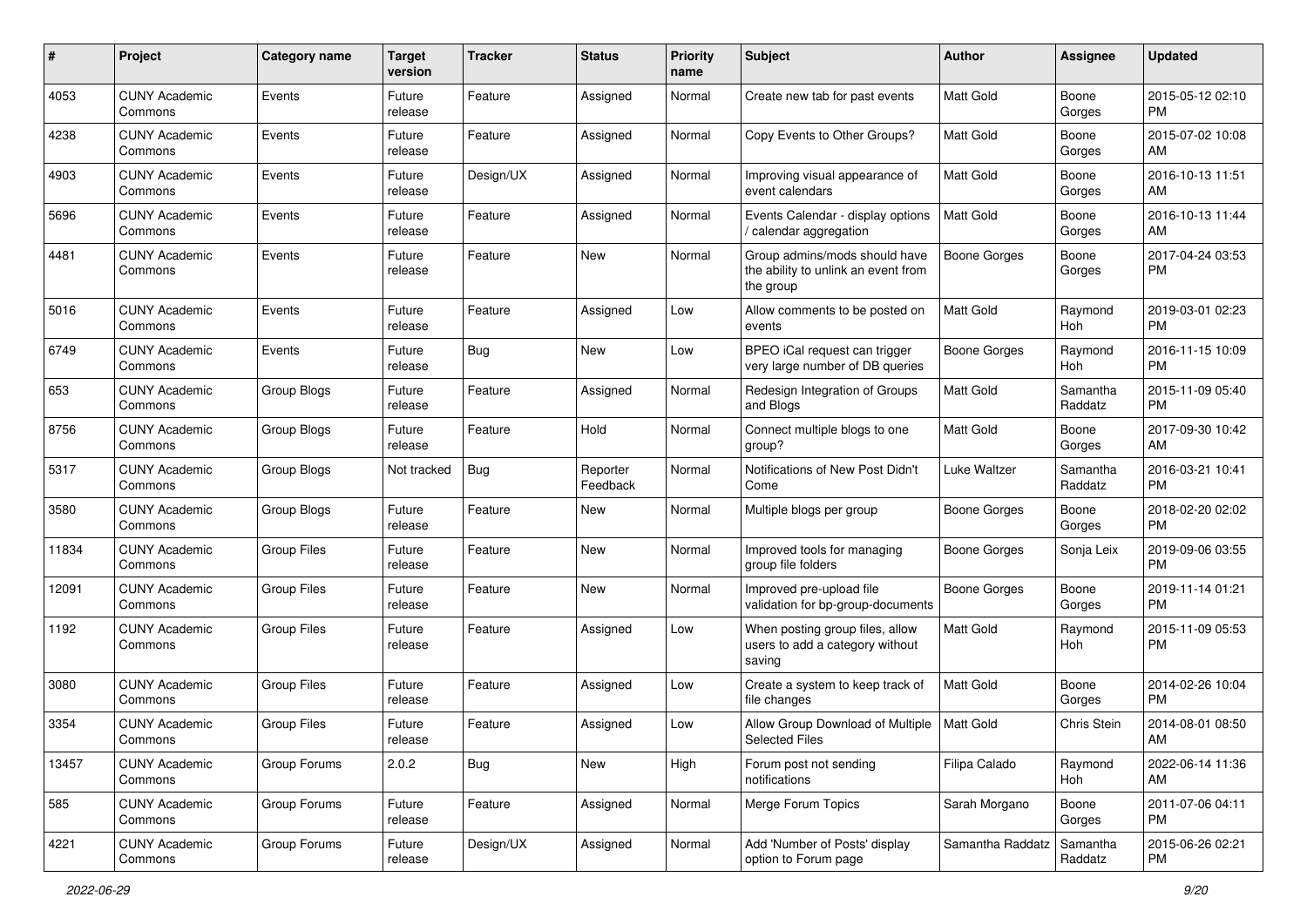| #     | Project                         | <b>Category name</b> | <b>Target</b><br>version | <b>Tracker</b> | <b>Status</b>        | <b>Priority</b><br>name | <b>Subject</b>                                                                                | Author               | <b>Assignee</b>     | <b>Updated</b>                |
|-------|---------------------------------|----------------------|--------------------------|----------------|----------------------|-------------------------|-----------------------------------------------------------------------------------------------|----------------------|---------------------|-------------------------------|
| 10659 | <b>CUNY Academic</b><br>Commons | Group Forums         | Future<br>release        | Feature        | Assigned             | Normal                  | Post to multiple groups via email                                                             | <b>Matt Gold</b>     | Raymond<br>Hoh      | 2018-11-15 12:54<br>AM        |
| 9835  | <b>CUNY Academic</b><br>Commons | Group Forums         | Future<br>release        | <b>Bug</b>     | Assigned             | Normal                  | add a "like" function?                                                                        | Marilyn Weber        | <b>Erik Trainer</b> | 2018-06-05 01:49<br><b>PM</b> |
| 13328 | <b>CUNY Academic</b><br>Commons | Group Forums         | Not tracked              | <b>Bug</b>     | Reporter<br>Feedback | Normal                  | cross-posting in two related<br>groups                                                        | Marilyn Weber        | Raymond<br>Hoh      | 2020-09-15 10:39<br>PM        |
| 5268  | <b>CUNY Academic</b><br>Commons | Group Forums         | Future<br>release        | <b>Bug</b>     | Assigned             | Normal                  | Long-time to post to multiple<br>groups                                                       | Luke Waltzer         | Daniel Jones        | 2016-09-07 06:31<br><b>PM</b> |
| 7928  | <b>CUNY Academic</b><br>Commons | Group Forums         | Not tracked              | <b>Bug</b>     | <b>New</b>           | Normal                  | Duplicate Forum post                                                                          | <b>Luke Waltzer</b>  | Raymond<br>Hoh      | 2017-04-11 09:27<br><b>PM</b> |
| 13199 | <b>CUNY Academic</b><br>Commons | Group Forums         | Future<br>release        | Feature        | <b>New</b>           | Normal                  | Favoring Groups over bbPress<br>plugin                                                        | Colin McDonald       | Colin<br>McDonald   | 2021-11-19 12:28<br><b>PM</b> |
| 3059  | <b>CUNY Academic</b><br>Commons | Group Forums         | Future<br>release        | Design/UX      | New                  | Normal                  | Forum Post Permissable Content<br><b>Explanatory Text</b>                                     | Chris Stein          | Chris Stein         | 2015-04-02 11:27<br>AM        |
| 3192  | <b>CUNY Academic</b><br>Commons | Group Forums         | Future<br>release        | Feature        | Assigned             | Normal                  | Customizable forum views for<br>bbPress 2.x group forums                                      | <b>Boone Gorges</b>  | Raymond<br>Hoh      | 2015-11-09 12:47<br><b>PM</b> |
| 3193  | <b>CUNY Academic</b><br>Commons | Group Forums         | Future<br>release        | Feature        | Assigned             | Normal                  | bbPress 2.x dynamic roles and<br><b>RBE</b>                                                   | <b>Boone Gorges</b>  | Boone<br>Gorges     | 2014-09-30 01:30<br><b>PM</b> |
| 13358 | <b>CUNY Academic</b><br>Commons | Group Forums         | Future<br>release        | Feature        | <b>New</b>           | Normal                  | Improved UI for group forum<br>threading settings                                             | <b>Boone Gorges</b>  | Raymond<br>Hoh      | 2021-11-19 12:27<br><b>PM</b> |
| 6392  | <b>CUNY Academic</b><br>Commons | Group Forums         | Future<br>release        | Design/UX      | Assigned             | Low                     | Composition/Preview Panes in<br>Forum Posts                                                   | <b>Luke Waltzer</b>  | Paige Dupont        | 2016-10-21 04:26<br><b>PM</b> |
| 3308  | <b>CUNY Academic</b><br>Commons | Group Invitations    | Future<br>release        | Feature        | Assigned             | Normal                  | Allow members to rescind group<br>invitations                                                 | <b>Matt Gold</b>     | Boone<br>Gorges     | 2015-04-01 08:53<br><b>PM</b> |
| 3419  | <b>CUNY Academic</b><br>Commons | Group Invitations    | 1.6.14                   | <b>Bug</b>     | Testing<br>Required  | Normal                  | Neatening the display of<br>messages on group requests                                        | <b>Matt Gold</b>     | Boone<br>Gorges     | 2014-09-01 09:29<br><b>PM</b> |
| 1456  | <b>CUNY Academic</b><br>Commons | Group Invitations    | Future<br>release        | Feature        | Reporter<br>Feedback | Low                     | Invite to Group Button from Profile<br>Field                                                  | Matt Gold            | Samantha<br>Raddatz | 2015-11-09 05:59<br><b>PM</b> |
| 2610  | <b>CUNY Academic</b><br>Commons | Group Invitations    | Future<br>release        | Feature        | Assigned             | Low                     | Request: Custom invitation<br>message to group invites                                        | local admin          | Boone<br>Gorges     | 2015-11-09 06:13<br><b>PM</b> |
| 13650 | CUNY Academic<br>Commons        | Group Library        | Future<br>release        | Feature        | <b>New</b>           | Normal                  | Forum Attachments in Group<br>Library                                                         | Laurie Hurson        |                     | 2021-11-19 12:30<br><b>PM</b> |
| 13370 | <b>CUNY Academic</b><br>Commons | Group Library        | Future<br>release        | Feature        | <b>New</b>           | Normal                  | Library bulk deletion and folder<br>editing                                                   | Colin McDonald       | Boone<br>Gorges     | 2020-10-13 10:41<br>AM        |
| 14309 | <b>CUNY Academic</b><br>Commons | Group Library        | Future<br>release        | Feature        | New                  | Normal                  | Better handling of<br>bp_group_document file<br>download attempts when file is<br>not present | <b>Boone Gorges</b>  | Boone<br>Gorges     | 2021-11-19 12:28<br><b>PM</b> |
| 3458  | <b>CUNY Academic</b><br>Commons | Groups (misc)        | Future<br>release        | Feature        | Assigned             | Normal                  | Filter Members of Group by<br>Campus                                                          | <b>Michael Smith</b> | Samantha<br>Raddatz | 2014-09-26 08:32<br>PM        |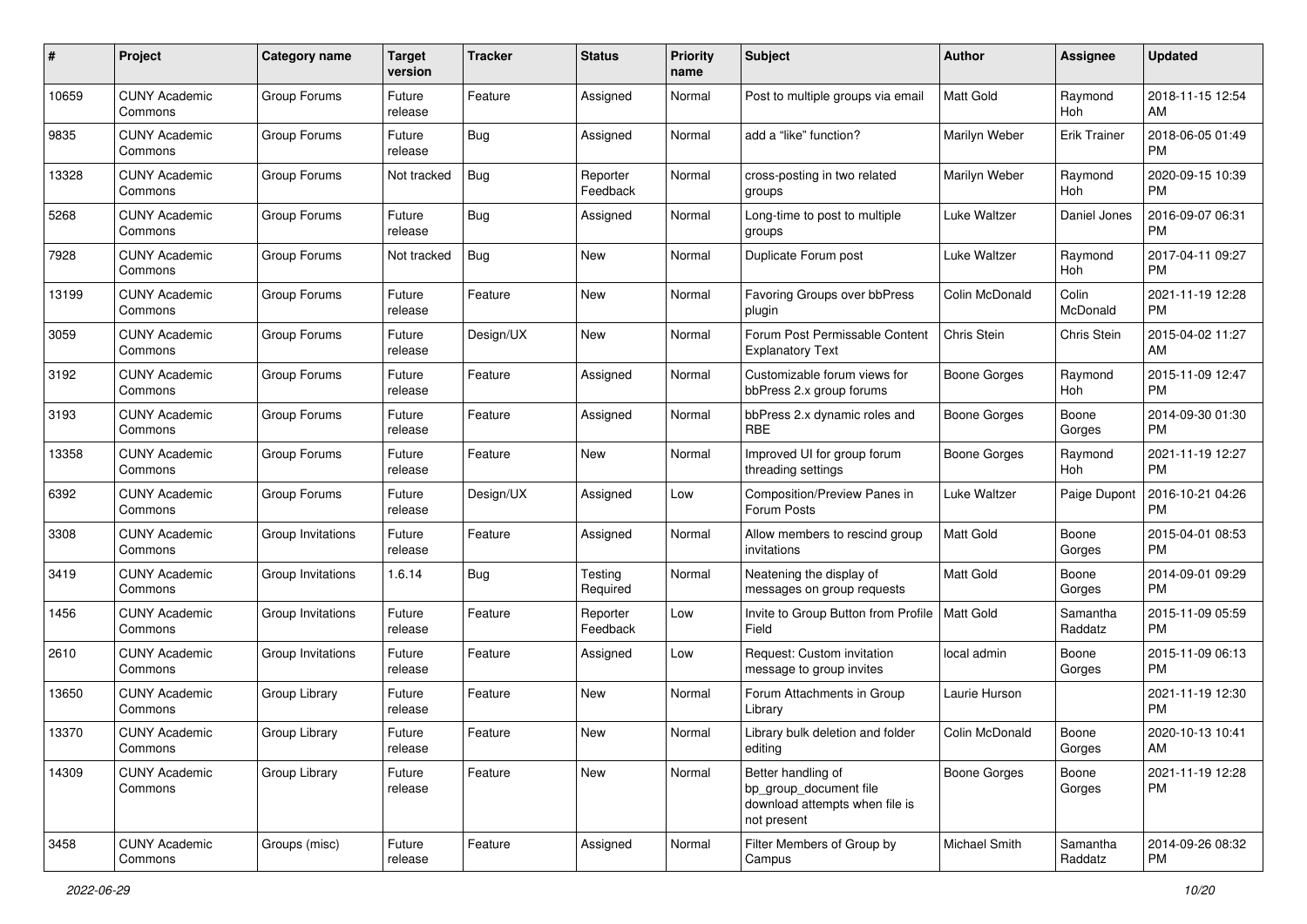| #     | Project                         | <b>Category name</b>           | Target<br>version | <b>Tracker</b> | <b>Status</b>                       | <b>Priority</b><br>name | <b>Subject</b>                                                              | <b>Author</b>       | <b>Assignee</b>     | <b>Updated</b>                |
|-------|---------------------------------|--------------------------------|-------------------|----------------|-------------------------------------|-------------------------|-----------------------------------------------------------------------------|---------------------|---------------------|-------------------------------|
| 481   | <b>CUNY Academic</b><br>Commons | Groups (misc)                  | Future<br>release | Feature        | Assigned                            | Normal                  | ability to archive inactive groups<br>and blogs                             | Michael Mandiberg   | Samantha<br>Raddatz | 2015-11-09 05:56<br><b>PM</b> |
| 1544  | <b>CUNY Academic</b><br>Commons | Groups (misc)                  | Future<br>release | Feature        | Reporter<br>Feedback                | Normal                  | Group Filtering and Sorting                                                 | Matt Gold           | Chris Stein         | 2019-03-01 02:25<br><b>PM</b> |
| 7115  | <b>CUNY Academic</b><br>Commons | Groups (misc)                  | Future<br>release | Feature        | Reporter<br>Feedback                | Normal                  | make licensing info clear during<br>group creation                          | <b>Matt Gold</b>    | Raymond<br>Hoh      | 2020-12-08 11:32<br>AM        |
| 9015  | <b>CUNY Academic</b><br>Commons | Groups (misc)                  | Not tracked       | Outreach       | Assigned                            | Normal                  | Email group admins the email<br>addresses of their groups                   | Matt Gold           | Matt Gold           | 2018-01-02 09:54<br>AM        |
| 12446 | <b>CUNY Academic</b><br>Commons | Groups (misc)                  | Future<br>release | Feature        | Reporter<br>Feedback                | Normal                  | Toggle default site to group forum<br>posting                               | aurie Hurson        | Laurie Hurson       | 2020-03-10 11:57<br>AM        |
| 12392 | <b>CUNY Academic</b><br>Commons | Help/Codex                     | Not tracked       | Documentation  | <b>New</b>                          | Normal                  | <b>Updates to Common Commons</b><br>Questions on Help Page                  | scott voth          | Margaret<br>Galvan  | 2020-02-11 10:53<br>AM        |
| 11883 | <b>CUNY Academic</b><br>Commons | Help/Codex                     | Not tracked       | Support        | <b>New</b>                          | Normal                  | Need Embedding Help Page<br>Update (Tableau)                                | Anthony Wheeler     | scott voth          | 2019-09-24 08:49<br>AM        |
| 1888  | <b>CUNY Academic</b><br>Commons | Home Page                      | Future<br>release | Feature        | Assigned                            | Normal                  | Refactor BP MPO Activity Filter to<br>support proper pagination             | Sarah Morgano       | Boone<br>Gorges     | 2014-05-01 07:11<br><b>PM</b> |
| 16296 | <b>CUNY Academic</b><br>Commons | Home Page                      | 2.0.2             | <b>Bug</b>     | Staged for<br>Production<br>Release | Normal                  | "Visit Profile" link on Member<br>Directory page doesn't work<br>properly   | Raymond Hoh         | Raymond<br>Hoh      | 2022-06-24 07:54<br><b>PM</b> |
| 4980  | <b>CUNY Academic</b><br>Commons | Home Page                      | Future<br>release | Feature        | Assigned                            | Normal                  | CAC Featured Content -- Adding<br>Randomization                             | Matt Gold           | Boone<br>Gorges     | 2016-12-12 03:01<br><b>PM</b> |
| 6995  | <b>CUNY Academic</b><br>Commons | Home Page                      | Not tracked       | Bug            | Assigned                            | Normal                  | member filter on homepage not<br>working                                    | <b>Matt Gold</b>    | Raymond<br>Hoh      | 2016-12-11 09:46<br><b>PM</b> |
| 1983  | <b>CUNY Academic</b><br>Commons | Home Page                      | Future<br>release | Feature        | Assigned                            | Low                     | Media Library integration with<br>Featured Content plugin                   | Boone Gorges        | Dominic<br>Giglio   | 2014-03-17 10:34<br>AM        |
| 10580 | <b>CUNY Academic</b><br>Commons | Information<br>Architecture    | Future<br>release | Design/UX      | <b>New</b>                          | Normal                  | Primary nav item review                                                     | <b>Boone Gorges</b> | Sara Cannon         | 2022-06-28 01:29<br><b>PM</b> |
| 3230  | <b>CUNY Academic</b><br>Commons | Internal Tools and<br>Workflow | Not tracked       | Feature        | Assigned                            | High                    | Scripts for quicker<br>provisioning/updating of<br>development environments | Boone Gorges        | Boone<br>Gorges     | 2016-01-26 04:54<br>PM        |
| 13891 | <b>CUNY Academic</b><br>Commons | Internal Tools and<br>Workflow | 2.1.0             | Feature        | <b>New</b>                          | Normal                  | Migrate automated linting to<br>GitHub Actions                              | Boone Gorges        | Jeremy Felt         | 2022-06-28 12:21<br><b>PM</b> |
| 15194 | <b>CUNY Academic</b><br>Commons | Internal Tools and<br>Workflow | 2.1.0             | Feature        | <b>New</b>                          | Normal                  | PHPCS sniff for un-restored<br>switch_to_blog() calls                       | Boone Gorges        | Jeremy Felt         | 2022-05-26 10:45<br>AM        |
| 12382 | <b>CUNY Academic</b><br>Commons | Membership                     | Not tracked       | Support        | <b>New</b>                          | Normal                  | Email request change                                                        | Marilyn Weber       | Marilyn<br>Weber    | 2020-02-06 12:56<br><b>PM</b> |
| 5234  | <b>CUNY Academic</b><br>Commons | Membership                     | Future<br>release | Feature        | Assigned                            | Normal                  | Write Unconfirmed patch for WP                                              | <b>Boone Gorges</b> | Boone<br>Gorges     | 2016-10-24 11:18<br>AM        |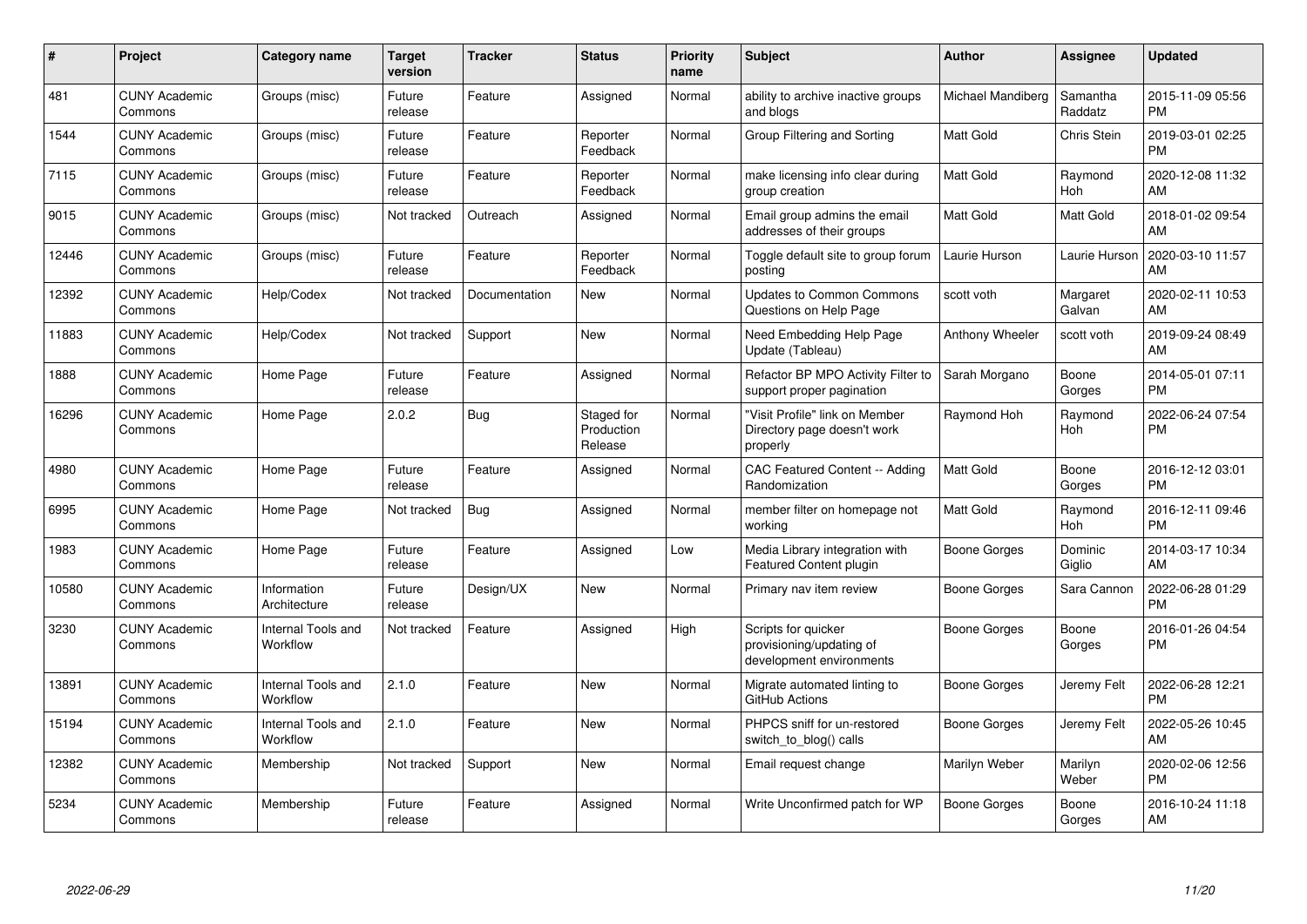| #     | Project                         | <b>Category name</b>    | <b>Target</b><br>version | <b>Tracker</b> | <b>Status</b>                       | <b>Priority</b><br>name | Subject                                                                                    | <b>Author</b>           | <b>Assignee</b>     | <b>Updated</b>                |
|-------|---------------------------------|-------------------------|--------------------------|----------------|-------------------------------------|-------------------------|--------------------------------------------------------------------------------------------|-------------------------|---------------------|-------------------------------|
| 16306 | <b>CUNY Academic</b><br>Commons | Messages                | 2.0.2                    | Bug            | Staged for<br>Production<br>Release | Normal                  | Confusing messaging on send<br>message page                                                | <b>Matt Gold</b>        | Raymond<br>Hoh      | 2022-06-28 06:10<br><b>PM</b> |
| 3517  | <b>CUNY Academic</b><br>Commons | My Commons              | Future<br>release        | Feature        | Assigned                            | Normal                  | Mute/Unmute My Commons<br>updates                                                          | <b>Matt Gold</b>        | Raymond<br>Hoh      | 2015-11-09 01:19<br><b>PM</b> |
| 3536  | <b>CUNY Academic</b><br>Commons | My Commons              | Future<br>release        | Feature        | Assigned                            | Normal                  | Infinite Scroll on My Commons<br>page                                                      | Matt Gold               | Raymond<br>Hoh      | 2015-04-13 04:42<br><b>PM</b> |
| 3577  | <b>CUNY Academic</b><br>Commons | My Commons              | Future<br>release        | Design/UX      | Assigned                            | Normal                  | Replies to items in My Commons                                                             | <b>Matt Gold</b>        | Raymond<br>Hoh      | 2015-04-09 05:19<br><b>PM</b> |
| 3565  | <b>CUNY Academic</b><br>Commons | My Commons              | Not tracked              | Documentation  | New                                 | Normal                  | Load Newest inconsistencies                                                                | <b>Chris Stein</b>      | scott voth          | 2015-11-09 01:16<br><b>PM</b> |
| 3330  | <b>CUNY Academic</b><br>Commons | My Commons              | Future<br>release        | Feature        | Assigned                            | Normal                  | 'Commons Information" tool                                                                 | Boone Gorges            | Chris Stein         | 2014-09-22 08:46<br><b>PM</b> |
| 4535  | <b>CUNY Academic</b><br>Commons | My Commons              | Future<br>release        | <b>Bug</b>     | New                                 | Low                     | My Commons filter issue                                                                    | scott voth              | Raymond<br>Hoh      | 2015-09-01 11:17<br>AM        |
| 8440  | <b>CUNY Academic</b><br>Commons | Onboarding              | Not tracked              | Bug            | New                                 | Normal                  | <b>Create Test Email Accounts for</b><br><b>Onboarding Project</b>                         | Stephen Real            | Stephen Real        | 2017-08-01 09:49<br><b>PM</b> |
| 9028  | <b>CUNY Academic</b><br>Commons | Onboarding              | Future<br>release        | Feature        | Assigned                            | Normal                  | suggest groups to new members<br>during the registration process                           | Matt Gold               | Chris Stein         | 2018-10-24 12:34<br><b>PM</b> |
| 9895  | <b>CUNY Academic</b><br>Commons | Onboarding              | Future<br>release        | Feature        | Assigned                            | Normal                  | Add "Accept Invitation"<br>link/button/function to Group<br>and/or Site invitation emails? | <b>Luke Waltzer</b>     | Boone<br>Gorges     | 2018-06-07 12:42<br><b>PM</b> |
| 5955  | <b>CUNY Academic</b><br>Commons | Outreach                | Future<br>release        | Feature        | Assigned                            | Normal                  | Create auto-newsletter for<br>commons members                                              | <b>Matt Gold</b>        | <b>Luke Waltzer</b> | 2016-08-30 10:34<br>AM        |
| 14908 | <b>CUNY Academic</b><br>Commons | Performance             |                          | <b>Bug</b>     | New                                 | Normal                  | Stale object cache on cdev                                                                 | Raymond Hoh             | Boone<br>Gorges     | 2021-12-07 09:45<br>AM        |
| 15242 | <b>CUNY Academic</b><br>Commons | Performance             | Not tracked              | Bug            | Reporter<br>Feedback                | Normal                  | Slugist site                                                                               | Raffi<br>Khatchadourian | Boone<br>Gorges     | 2022-02-07 11:14<br>AM        |
| 10794 | <b>CUNY Academic</b><br>Commons | Performance             | Not tracked              | <b>Bug</b>     | <b>New</b>                          | Normal                  | Memcached connection<br>occasionally breaks                                                | Boone Gorges            | Boone<br>Gorges     | 2018-12-06 03:30<br><b>PM</b> |
| 14787 | <b>CUNY Academic</b><br>Commons | <b>Plugin Packages</b>  | Future<br>release        | Feature        | New                                 | Normal                  | Creating a "Design" plugin<br>package                                                      | Laurie Hurson           | scott voth          | 2022-04-27 04:56<br><b>PM</b> |
| 5827  | <b>CUNY Academic</b><br>Commons | <b>Public Portfolio</b> | Future<br>release        | Bug            | Assigned                            | Normal                  | Academic Interests square<br>bracket links not working                                     | scott voth              | Chris Stein         | 2016-08-11 11:59<br>PM        |
| 10354 | <b>CUNY Academic</b><br>Commons | <b>Public Portfolio</b> | Future<br>release        | Feature        | New                                 | Normal                  | Opt out of Having a Profile Page                                                           | scott voth              | Chris Stein         | 2020-05-12 10:43<br>AM        |
| 11496 | <b>CUNY Academic</b><br>Commons | <b>Public Portfolio</b> | 1.15.2                   | Support        | New                                 | Normal                  | Replace Twitter Icon on Member<br>Portfolio page                                           | scott voth              | Boone<br>Gorges     | 2019-06-06 01:03<br><b>PM</b> |
| 4253  | <b>CUNY Academic</b><br>Commons | Public Portfolio        | Future<br>release        | Design/UX      | New                                 | Normal                  | Encourage users to add portfolio<br>content                                                | Samantha Raddatz        | Samantha<br>Raddatz | 2015-07-07 11:32<br>AM        |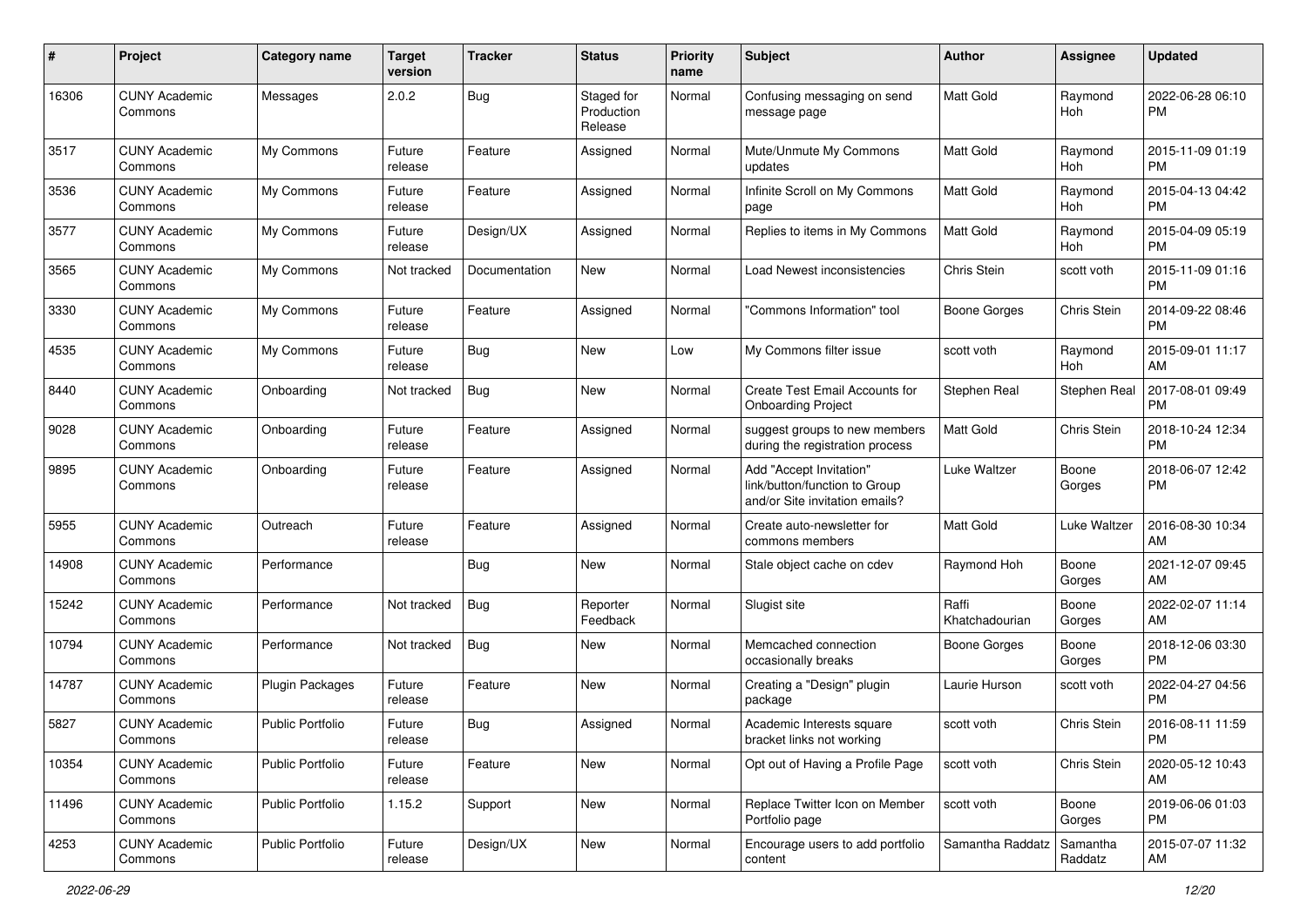| #     | Project                         | <b>Category name</b>    | Target<br>version | <b>Tracker</b> | <b>Status</b> | <b>Priority</b><br>name | <b>Subject</b>                                                                 | <b>Author</b>       | <b>Assignee</b>     | <b>Updated</b>                |
|-------|---------------------------------|-------------------------|-------------------|----------------|---------------|-------------------------|--------------------------------------------------------------------------------|---------------------|---------------------|-------------------------------|
| 4622  | <b>CUNY Academic</b><br>Commons | <b>Public Portfolio</b> | Future<br>release | Design/UX      | <b>New</b>    | Normal                  | <b>Profile Visibility Settings</b>                                             | Samantha Raddatz    | Samantha<br>Raddatz | 2015-09-21 12:18<br><b>PM</b> |
| 2753  | <b>CUNY Academic</b><br>Commons | Public Portfolio        | Future<br>release | Feature        | <b>New</b>    | Normal                  | Create actual actual tagification in<br>academic interests and other<br>fields | Micki Kaufman       | Boone<br>Gorges     | 2015-01-05 08:52<br><b>PM</b> |
| 3042  | <b>CUNY Academic</b><br>Commons | <b>Public Portfolio</b> | Future<br>release | Feature        | Assigned      | Normal                  | Browsing member interests                                                      | Matt Gold           | Boone<br>Gorges     | 2015-03-21 09:04<br><b>PM</b> |
| 3220  | <b>CUNY Academic</b><br>Commons | Public Portfolio        | Future<br>release | Feature        | Assigned      | Normal                  | Add indent/outdent option to<br>Formatting Buttons on Profile<br>Page          | Matt Gold           | Boone<br>Gorges     | 2014-05-21 10:39<br>PM        |
| 3768  | <b>CUNY Academic</b><br>Commons | <b>Public Portfolio</b> | Future<br>release | Feature        | Assigned      | Normal                  | Institutions/Past positions on<br>public portfolios                            | Matt Gold           | Boone<br>Gorges     | 2018-04-23 10:44<br>AM        |
| 3770  | <b>CUNY Academic</b><br>Commons | <b>Public Portfolio</b> | Future<br>release | Feature        | Assigned      | Normal                  | Improve Layout/Formatting of<br>Positions Area on Public<br>Portfolios         | Matt Gold           | Chris Stein         | 2015-04-01 09:17<br><b>PM</b> |
| 4404  | <b>CUNY Academic</b><br>Commons | <b>Public Portfolio</b> | Future<br>release | Design/UX      | Assigned      | Normal                  | Change color of permissions info<br>on portfolio editing interface             | Matt Gold           | Samantha<br>Raddatz | 2015-08-11 05:28<br>PM        |
| 2881  | <b>CUNY Academic</b><br>Commons | <b>Public Portfolio</b> | Future<br>release | Feature        | Assigned      | Normal                  | Redesign the UX for Profiles                                                   | Chris Stein         | Chris Stein         | 2016-10-13 12:45<br><b>PM</b> |
| 2832  | <b>CUNY Academic</b><br>Commons | <b>Public Portfolio</b> | Future<br>release | Feature        | Assigned      | Normal                  | Improve interface for (not)<br>auto-linking profile fields                     | <b>Boone Gorges</b> | Chris Stein         | 2015-01-05 08:52<br><b>PM</b> |
| 14184 | <b>CUNY Academic</b><br>Commons | <b>Public Portfolio</b> | Future<br>release | Feature        | <b>New</b>    | Normal                  | Centralized mechanism for storing<br>Campus affiliations                       | <b>Boone Gorges</b> | Boone<br>Gorges     | 2022-01-04 11:35<br>AM        |
| 2013  | <b>CUNY Academic</b><br>Commons | <b>Public Portfolio</b> | Future<br>release | Feature        | Assigned      | Low                     | Have Profile Privacy Options<br>show up only for filled-in fields              | Matt Gold           | Boone<br>Gorges     | 2015-11-09 06:09<br><b>PM</b> |
| 3048  | <b>CUNY Academic</b><br>Commons | <b>Public Portfolio</b> | Future<br>release | Feature        | New           | Low                     | Images for rich text profile fields                                            | Boone Gorges        | Boone<br>Gorges     | 2014-02-19 12:56<br><b>PM</b> |
| 9643  | <b>CUNY Academic</b><br>Commons | Publicity               | Not tracked       | Feature        | <b>New</b>    | Normal                  | Create a page on the Commons<br>for logos etc.                                 | Stephen Real        | Stephen Real        | 2018-04-24 10:53<br>AM        |
| 12247 | <b>CUNY Academic</b><br>Commons | Publicity               | Not tracked       | Support        | New           | Normal                  | <b>Screenshot of First Commons</b><br>Homepage                                 | scott voth          | scott voth          | 2020-01-14 12:08<br>PM        |
| 3506  | <b>CUNY Academic</b><br>Commons | Publicity               | 1.7               | Publicity      | New           | Normal                  | Prepare 1.7 email messaging                                                    | Micki Kaufman       | Micki<br>Kaufman    | 2014-10-01 12:36<br><b>PM</b> |
| 3509  | <b>CUNY Academic</b><br>Commons | Publicity               | 1.7               | Publicity      | <b>New</b>    | Normal                  | Create 1.7 digital signage imagery                                             | Micki Kaufman       | Marilyn<br>Weber    | 2014-10-01 12:40<br><b>PM</b> |
| 3510  | <b>CUNY Academic</b><br>Commons | Publicity               | 1.7               | Publicity      | Assigned      | Normal                  | Post on the News Blog re: 'My<br>Commons'                                      | Micki Kaufman       | Sarah<br>Morgano    | 2014-10-15 11:18<br>AM        |
| 3511  | <b>CUNY Academic</b><br>Commons | Publicity               | 1.7               | Publicity      | Assigned      | Normal                  | Social media for 1.7                                                           | Micki Kaufman       | Sarah<br>Morgano    | 2014-10-14 03:32<br><b>PM</b> |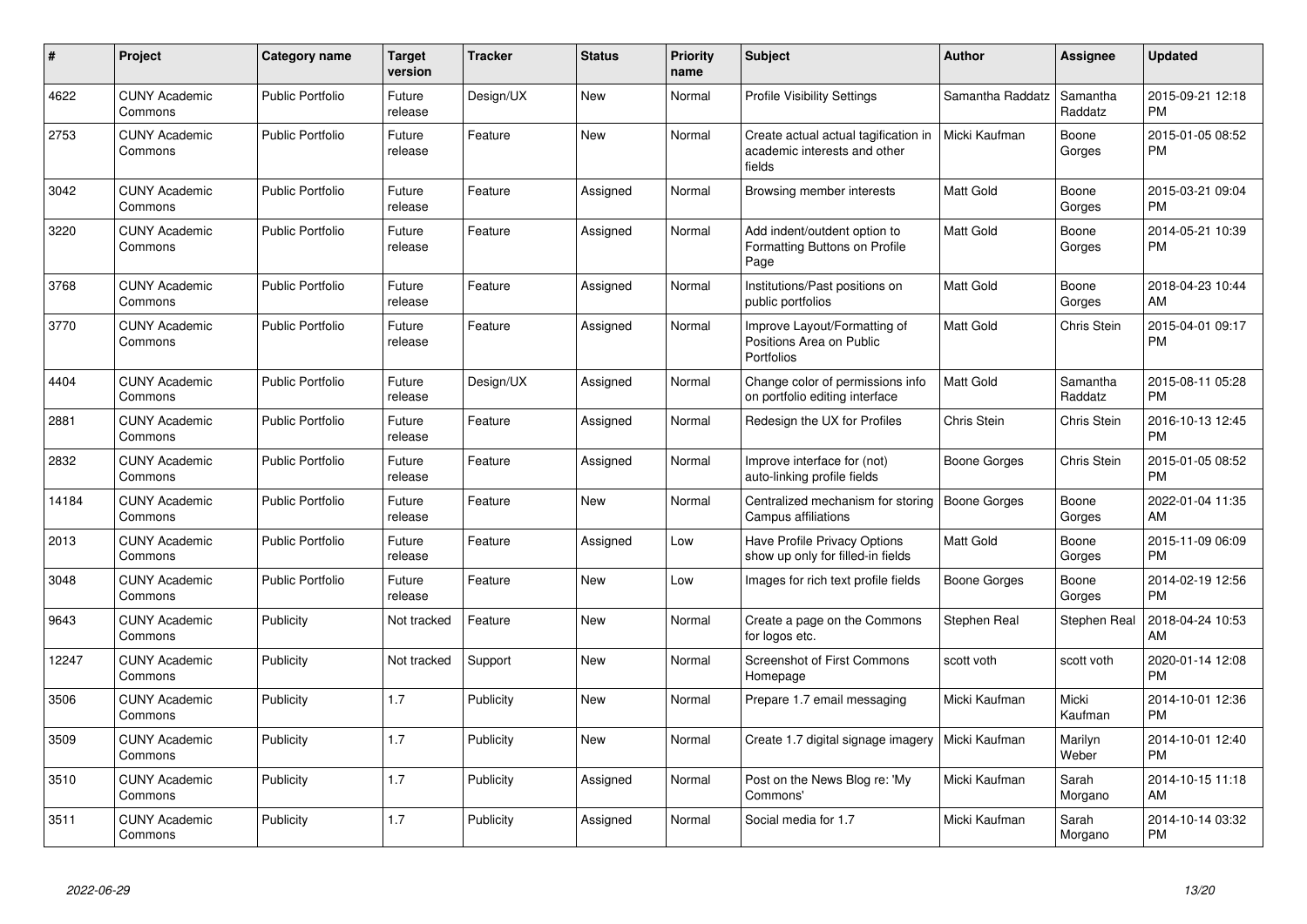| $\#$  | Project                         | <b>Category name</b> | Target<br>version | <b>Tracker</b> | <b>Status</b>        | <b>Priority</b><br>name | <b>Subject</b>                                                           | Author           | <b>Assignee</b>     | <b>Updated</b>                |
|-------|---------------------------------|----------------------|-------------------|----------------|----------------------|-------------------------|--------------------------------------------------------------------------|------------------|---------------------|-------------------------------|
| 6014  | <b>CUNY Academic</b><br>Commons | Publicity            | Future<br>release | Publicity      | Reporter<br>Feedback | Normal                  | Google search listing                                                    | <b>Matt Gold</b> | Boone<br>Gorges     | 2016-09-21 03:48<br><b>PM</b> |
| 6115  | <b>CUNY Academic</b><br>Commons | Publicity            | Not tracked       | Feature        | Assigned             | Normal                  | create digital signage for GC                                            | <b>Matt Gold</b> | scott voth          | 2016-10-11 10:09<br><b>PM</b> |
| 11945 | <b>CUNY Academic</b><br>Commons | Reckoning            | Future<br>release | Feature        | Reporter<br>Feedback | Normal                  | Add Comments bubble to<br>Reckoning views                                | Boone Gorges     | Boone<br>Gorges     | 2019-11-12 05:14<br><b>PM</b> |
| 940   | <b>CUNY Academic</b><br>Commons | Redmine              | Future<br>release | Feature        | Assigned             | Low                     | Communication with users after<br>releases                               | <b>Matt Gold</b> | Dominic<br>Giglio   | 2012-09-09 04:36<br><b>PM</b> |
| 3615  | <b>CUNY Academic</b><br>Commons | Redmine              | Not tracked       | Feature        | <b>New</b>           | Low                     | Create Redmine issues via email                                          | Dominic Giglio   | Boone<br>Gorges     | 2017-11-16 11:36<br>AM        |
| 370   | <b>CUNY Academic</b><br>Commons | Registration         | Future<br>release | Feature        | Assigned             | High                    | <b>Guest Accounts</b>                                                    | Matt Gold        | Matt Gold           | 2015-04-09 09:33<br><b>PM</b> |
| 11860 | <b>CUNY Academic</b><br>Commons | Registration         | Future<br>release | Feature        | <b>New</b>           | Normal                  | <b>Ensure Students Are Aware They</b><br>Can Use Aliases At Registration | scott voth       |                     | 2019-09-24 08:46<br>AM        |
| 10273 | <b>CUNY Academic</b><br>Commons | Registration         | Not tracked       | Support        | Reporter<br>Feedback | Normal                  | users combining CF and campus<br>address                                 | Marilyn Weber    |                     | 2019-09-18 10:58<br>AM        |
| 5225  | <b>CUNY Academic</b><br>Commons | Registration         | Future<br>release | Feature        | Assigned             | Normal                  | On-boarding Issues                                                       | Luke Waltzer     | Samantha<br>Raddatz | 2016-02-12 02:58<br><b>PM</b> |
| 308   | <b>CUNY Academic</b><br>Commons | Registration         | Future<br>release | Feature        | <b>New</b>           | Normal                  | Group recommendations for<br>signup process                              | Boone Gorges     | Samantha<br>Raddatz | 2015-11-09 05:07<br><b>PM</b> |
| 16177 | <b>CUNY Academic</b><br>Commons | Reply By Email       |                   | <b>Bug</b>     | <b>New</b>           | Normal                  | Switch to Inbound mode for RBE                                           | Raymond Hoh      | Raymond<br>Hoh      | 2022-05-30 04:32<br><b>PM</b> |
| 3369  | <b>CUNY Academic</b><br>Commons | Reply By Email       | Not tracked       | Outreach       | Hold                 | Normal                  | Release reply by email to WP<br>plugin directory                         | <b>Matt Gold</b> | Raymond<br>Hoh      | 2016-03-01 12:46<br><b>PM</b> |
| 6671  | <b>CUNY Academic</b><br>Commons | Reply By Email       | Not tracked       | <b>Bug</b>     | Assigned             | Normal                  | 'Post too often" RBE error<br>message                                    | <b>Matt Gold</b> | Raymond<br>Hoh      | 2016-11-11 09:55<br>AM        |
| 8976  | <b>CUNY Academic</b><br>Commons | Reply By Email       | Not tracked       | Feature        | Assigned             | Normal                  | Package RBE new topics<br>posting?                                       | <b>Matt Gold</b> | Raymond<br>Hoh      | 2017-12-04 02:34<br><b>PM</b> |
| 8991  | <b>CUNY Academic</b><br>Commons | Reply By Email       | Not tracked       | <b>Bug</b>     | Hold                 | Normal                  | RBE duplicate email message<br>issue                                     | Matt Gold        | Raymond<br>Hoh      | 2018-02-18 08:53<br><b>PM</b> |
| 13430 | <b>CUNY Academic</b><br>Commons | Reply By Email       | Not tracked       | <b>Bug</b>     | <b>New</b>           | Normal                  | Delay in RBE                                                             | Luke Waltzer     | Raymond<br>Hoh      | 2020-10-13 11:16<br>AM        |
| 3002  | <b>CUNY Academic</b><br>Commons | Search               | Future<br>release | Feature        | Assigned             | Normal                  | Overhaul CAC search by using<br>external search appliance                | Boone Gorges     | Boone<br>Gorges     | 2020-07-15 03:05<br><b>PM</b> |
| 3662  | <b>CUNY Academic</b><br>Commons | <b>SEO</b>           | Future<br>release | Feature        | Assigned             | Normal                  | Duplicate Content/SEO/Google<br>issues                                   | Matt Gold        | Raymond<br>Hoh      | 2015-04-13 04:37<br><b>PM</b> |
| 9729  | <b>CUNY Academic</b><br>Commons | <b>SEO</b>           | Not tracked       | Support        | <b>New</b>           | Normal                  | 503 Errors showing on<br>newlaborforum.cuny.edu                          | Diane Krauthamer | Raymond<br>Hoh      | 2018-05-22 04:48<br>PM        |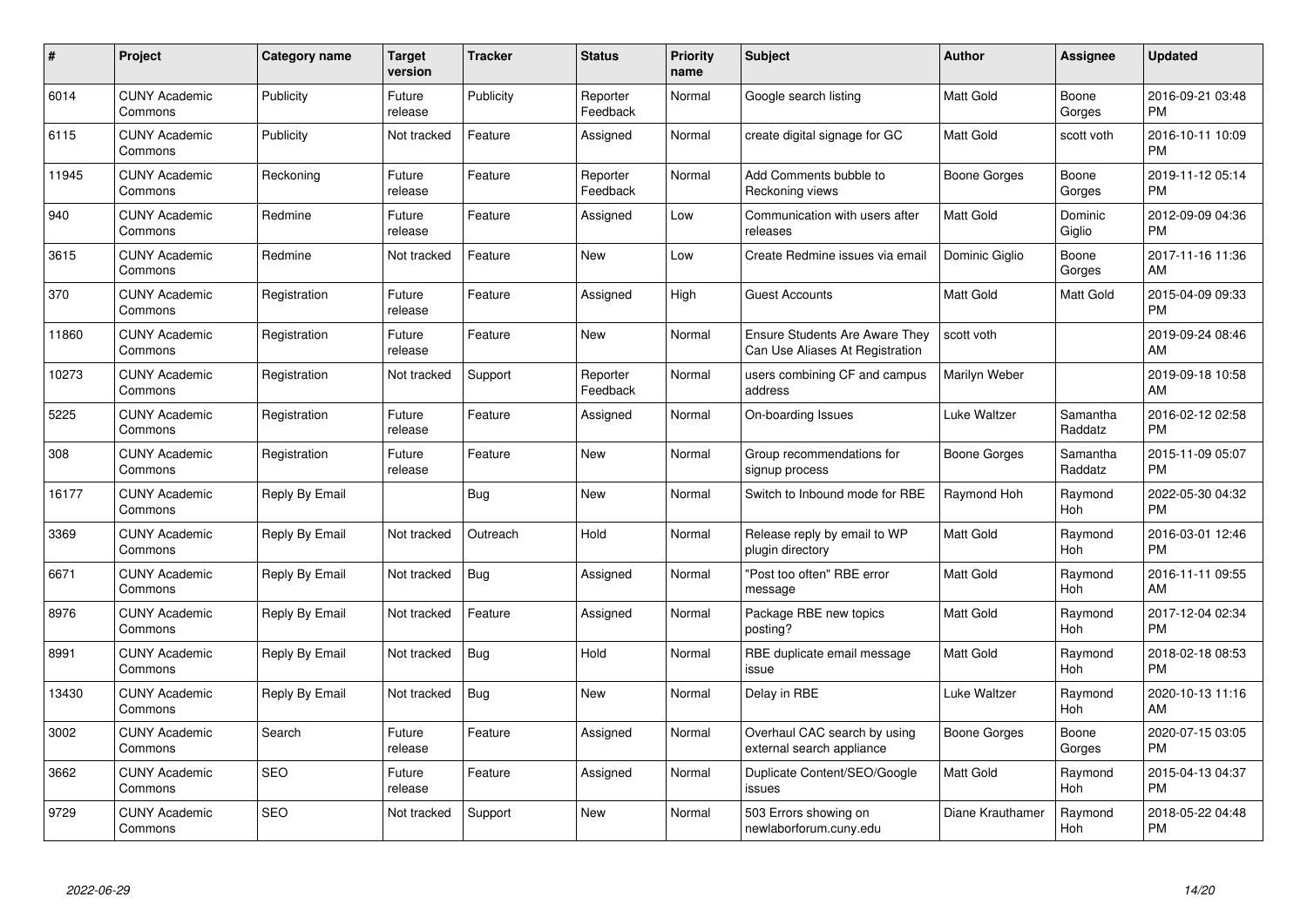| $\#$  | Project                         | <b>Category name</b>     | <b>Target</b><br>version | <b>Tracker</b> | <b>Status</b>                       | <b>Priority</b><br>name | <b>Subject</b>                                                                     | <b>Author</b>           | <b>Assignee</b>       | <b>Updated</b>                |
|-------|---------------------------------|--------------------------|--------------------------|----------------|-------------------------------------|-------------------------|------------------------------------------------------------------------------------|-------------------------|-----------------------|-------------------------------|
| 13048 | <b>CUNY Academic</b><br>Commons | Shortcodes and<br>embeds | Future<br>release        | Feature        | <b>New</b>                          | Normal                  | Jupyter Notebooks support                                                          | Boone Gorges            |                       | 2020-07-14 11:46<br>AM        |
| 16291 | <b>CUNY Academic</b><br>Commons | Site cloning             | 2.0.2                    | Support        | Staged for<br>Production<br>Release | Normal                  | Images coming up blank in Media<br>Library                                         | Marilyn Weber           | Raymond<br><b>Hoh</b> | 2022-06-23 08:28<br><b>PM</b> |
| 13331 | <b>CUNY Academic</b><br>Commons | Site cloning             | Future<br>release        | <b>Bug</b>     | New                                 | Normal                  | Combine Site Template and<br>Clone operations                                      | Boone Gorges            | Jeremy Felt           | 2021-11-19 12:39<br><b>PM</b> |
| 16313 | <b>CUNY Academic</b><br>Commons | Social Paper             | 2.0.2                    | Bug            | Staged for<br>Production<br>Release | Normal                  | "My Papers" admin nav should be<br>removed for users without any<br>papers         | Raymond Hoh             | Raymond<br>Hoh        | 2022-06-28 06:14<br><b>PM</b> |
| 5182  | <b>CUNY Academic</b><br>Commons | Social Paper             | Future<br>release        | Design/UX      | <b>New</b>                          | Normal                  | 'Publishing" a private paper on<br>social paper?                                   | Raffi<br>Khatchadourian | Boone<br>Gorges       | 2016-10-13 04:12<br><b>PM</b> |
| 5183  | <b>CUNY Academic</b><br>Commons | Social Paper             | Future<br>release        | Design/UX      | New                                 | Normal                  | Creating a new paper when<br>viewing an existing paper                             | Raffi<br>Khatchadourian | Samantha<br>Raddatz   | 2016-02-02 12:09<br><b>PM</b> |
| 8898  | <b>CUNY Academic</b><br>Commons | Social Paper             | Not tracked              | Feature        | Assigned                            | Normal                  | Usage data on docs and social<br>paper                                             | <b>Matt Gold</b>        | Matt Gold             | 2017-11-16 11:32<br>AM        |
| 5199  | <b>CUNY Academic</b><br>Commons | Social Paper             | Future<br>release        | Feature        | <b>New</b>                          | Normal                  | add tables to the SP editor                                                        | Marilyn Weber           |                       | 2016-10-24 11:27<br>AM        |
| 5205  | <b>CUNY Academic</b><br>Commons | Social Paper             | Future<br>release        | Feature        | New                                 | Normal                  | Social Paper folders                                                               | Marilyn Weber           |                       | 2016-02-11 10:24<br><b>PM</b> |
| 5282  | <b>CUNY Academic</b><br>Commons | Social Paper             | Future<br>release        | Bug            | <b>New</b>                          | Normal                  | Replying via email directs to paper   Marilyn Weber<br>but not individual comment. |                         | Raymond<br>Hoh        | 2016-03-02 01:48<br><b>PM</b> |
| 5397  | <b>CUNY Academic</b><br>Commons | Social Paper             | Future<br>release        | Feature        | New                                 | Normal                  | frustrating to have to<br>enable/disable in SP                                     | Marilyn Weber           | Samantha<br>Raddatz   | 2016-04-20 03:39<br><b>PM</b> |
| 13975 | <b>CUNY Academic</b><br>Commons | Social Paper             | Not tracked              | Support        | Reporter<br>Feedback                | Normal                  | can't approve comments on Social   Marilyn Weber<br>Paper paper                    |                         |                       | 2021-02-12 09:33<br>AM        |
| 7981  | <b>CUNY Academic</b><br>Commons | Social Paper             | Future<br>release        | Bug            | New                                 | Normal                  | Social Paper comments should<br>not go to spam                                     | Luke Waltzer            | Boone<br>Gorges       | 2018-04-16 03:52<br><b>PM</b> |
| 5488  | <b>CUNY Academic</b><br>Commons | Social Paper             | Future<br>release        | Bug            | New                                 | Normal                  | Add a "last edited by" field to<br>Social Paper group directories                  | Boone Gorges            |                       | 2016-04-21 10:05<br><b>PM</b> |
| 5489  | <b>CUNY Academic</b><br>Commons | Social Paper             | Future<br>release        | Feature        | New                                 | Normal                  | Asc/desc sorting for Social Paper<br>directories                                   | Boone Gorges            |                       | 2016-04-21 10:06<br><b>PM</b> |
| 7663  | <b>CUNY Academic</b><br>Commons | Social Paper             | Future<br>release        | Bug            | New                                 | Normal                  | Social Paper notifications not<br>formatted correctly on secondary<br>sites        | Boone Gorges            | Boone<br>Gorges       | 2018-04-16 03:52<br><b>PM</b> |
| 5050  | <b>CUNY Academic</b><br>Commons | Social Paper             | Future<br>release        | Feature        | <b>New</b>                          | Low                     | Making comments visible in SP<br>editing mode (SP suggestion #1)                   | Marilyn Weber           | Samantha<br>Raddatz   | 2019-09-17 11:10<br><b>PM</b> |
| 5052  | <b>CUNY Academic</b><br>Commons | Social Paper             | Future<br>release        | Feature        | <b>New</b>                          | Low                     | Sentence by sentence or line by<br>line comments (SP suggestion #3)                | Marilyn Weber           | Boone<br>Gorges       | 2016-02-11 10:24<br><b>PM</b> |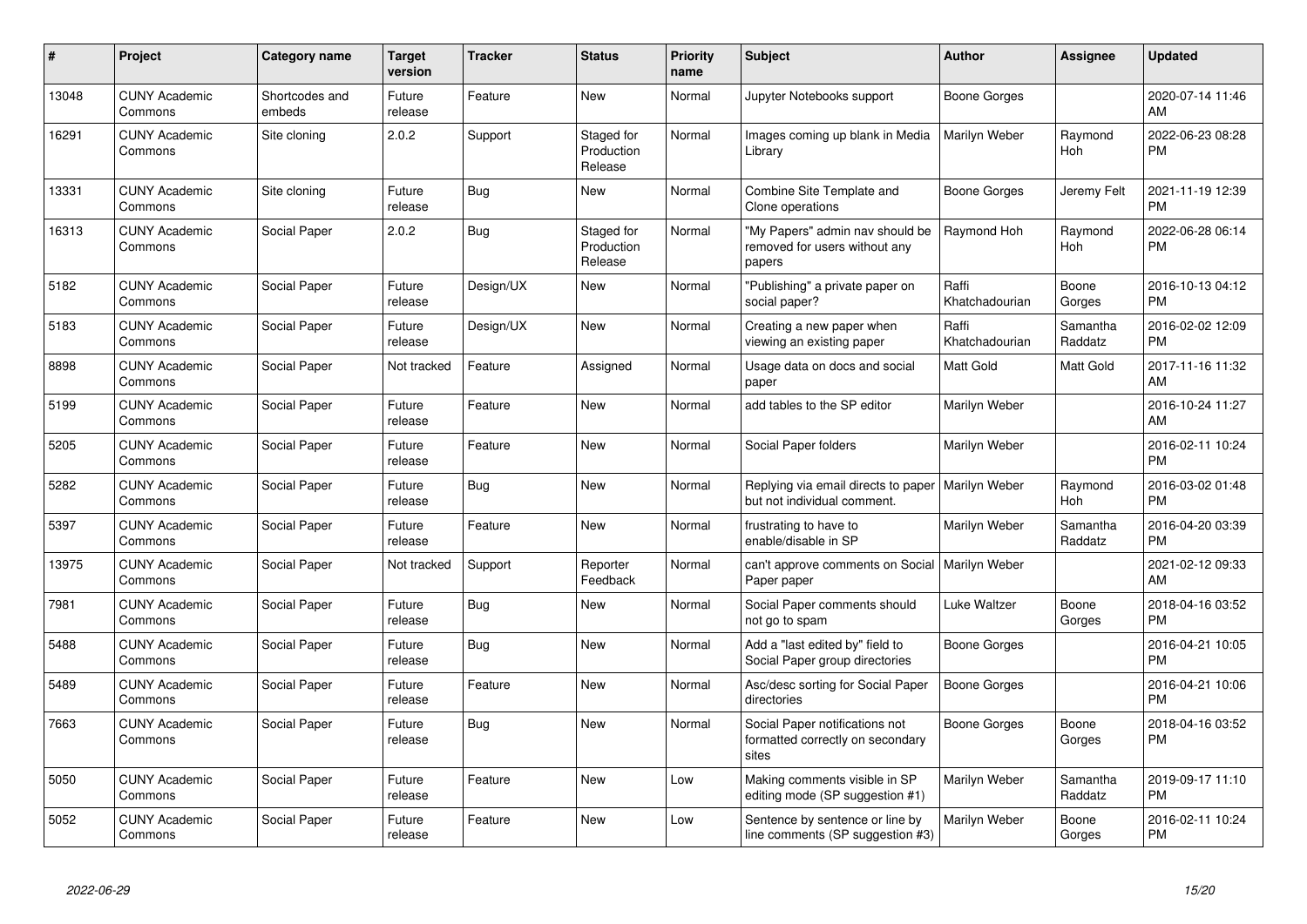| #     | Project                         | <b>Category name</b>    | <b>Target</b><br>version | <b>Tracker</b> | <b>Status</b>        | <b>Priority</b><br>name | Subject                                                                                                                                               | <b>Author</b>         | <b>Assignee</b>     | <b>Updated</b>                |
|-------|---------------------------------|-------------------------|--------------------------|----------------|----------------------|-------------------------|-------------------------------------------------------------------------------------------------------------------------------------------------------|-----------------------|---------------------|-------------------------------|
| 5053  | <b>CUNY Academic</b><br>Commons | Social Paper            | Future<br>release        | Feature        | <b>New</b>           | Low                     | Scrollable menu to add readers<br>(SP suggestion #4)                                                                                                  | Marilyn Weber         | Samantha<br>Raddatz | 2016-04-21 05:21<br><b>PM</b> |
| 5058  | <b>CUNY Academic</b><br>Commons | Social Paper            | Future<br>release        | Feature        | New                  | Low                     | Can there be a clearer signal that<br>even when comments have<br>already been made you add<br>comments by clicking on the side?<br>(SP suggestion #5) | Marilyn Weber         | Samantha<br>Raddatz | 2016-02-11 10:24<br><b>PM</b> |
| 6426  | <b>CUNY Academic</b><br>Commons | Spam/Spam<br>Prevention | Future<br>release        | Feature        | Assigned             | Normal                  | Force captcha on all comments?                                                                                                                        | <b>Matt Gold</b>      | <b>Tahir Butt</b>   | 2016-10-24 02:06<br><b>PM</b> |
| 8666  | <b>CUNY Academic</b><br>Commons | Teaching                | Not tracked              | Documentation  | Assigned             | Normal                  | Create Teaching on the<br>Commons Resource Page                                                                                                       | <b>Matt Gold</b>      | Laurie Hurson       | 2019-09-23 03:16<br><b>PM</b> |
| 3090  | <b>CUNY Academic</b><br>Commons | Twitter page            | Future<br>release        | Feature        | Assigned             | Normal                  | Prevent Retweets from showing<br>up on Commons twitter page                                                                                           | <b>Matt Gold</b>      | <b>Tahir Butt</b>   | 2016-10-24 11:31<br>AM        |
| 4222  | <b>CUNY Academic</b><br>Commons | User Experience         | Future<br>release        | Design/UX      | New                  | Normal                  | Add information to 'Delete<br>Account' page                                                                                                           | Samantha Raddatz      | scott voth          | 2015-06-26 11:35<br>AM        |
| 4661  | <b>CUNY Academic</b><br>Commons | User Experience         | Future<br>release        | Bug            | Assigned             | Normal                  | Simplify Events text                                                                                                                                  | <b>Matt Gold</b>      | Samantha<br>Raddatz | 2015-10-02 09:06<br><b>PM</b> |
| 5316  | <b>CUNY Academic</b><br>Commons | User Experience         | Future<br>release        | Feature        | Assigned             | Normal                  | Prompt user email address<br>updates                                                                                                                  | <b>Matt Gold</b>      | Stephen Real        | 2016-12-21 03:30<br><b>PM</b> |
| 6298  | <b>CUNY Academic</b><br>Commons | User Experience         | Not tracked              | Design/UX      | Assigned             | Normal                  | Examine data from survey                                                                                                                              | Matt Gold             | Margaret<br>Galvan  | 2016-10-14 12:16<br><b>PM</b> |
| 3473  | <b>CUNY Academic</b><br>Commons | User Experience         | Future<br>release        | Feature        | Assigned             | Normal                  | Commons profile: Add help info<br>about "Positions" replacing "title"                                                                                 | Keith Miyake          | Samantha<br>Raddatz | 2015-11-09 02:28<br><b>PM</b> |
| 8675  | <b>CUNY Academic</b><br>Commons | User Onboarding         | Future<br>release        | Bug            | Reporter<br>Feedback | Low                     | Add new User search screen calls<br>for the input of email address but<br>doesn't work with one                                                       | Paul Hebert           | Boone<br>Gorges     | 2017-10-11 11:17<br>AM        |
| 9941  | <b>CUNY Academic</b><br>Commons | Wiki                    | Not tracked              | Support        | Assigned             | Normal                  | Wiki functionality                                                                                                                                    | Matt Gold             | Boone<br>Gorges     | 2018-06-26 10:57<br>AM        |
| 11386 | <b>CUNY Academic</b><br>Commons | WordPress - Media       | Not tracked              | Support        | Reporter<br>Feedback | Normal                  | disappearing images                                                                                                                                   | scott voth            | Boone<br>Gorges     | 2019-05-14 10:32<br>AM        |
| 11449 | <b>CUNY Academic</b><br>Commons | WordPress - Media       | Not tracked              | Support        | Reporter<br>Feedback | Normal                  | Cloning Media Library for JITP<br>from Staging to Production Site                                                                                     | <b>Patrick DeDauw</b> | Boone<br>Gorges     | 2019-05-13 12:00<br><b>PM</b> |
| 14483 | <b>CUNY Academic</b><br>Commons | WordPress - Media       | Not tracked              | Bug            | Reporter<br>Feedback | Normal                  | Wordpress PDF Embed Stopped<br>Working after JITP Media Clone                                                                                         | <b>Patrick DeDauw</b> | Boone<br>Gorges     | 2021-05-20 01:51<br><b>PM</b> |
| 11624 | <b>CUNY Academic</b><br>Commons | WordPress (misc)        | Not tracked              | Support        | New                  | Normal                  | Change pages into posts or swap<br>database for a Commons site?                                                                                       | Stephen Klein         | Raymond<br>Hoh      | 2019-07-09 11:04<br>AM        |
| 14113 | <b>CUNY Academic</b><br>Commons | WordPress (misc)        | Future<br>release        | <b>Bug</b>     | Hold                 | Normal                  | Block Editor Not Working on this<br>page - Json error                                                                                                 | scott voth            | Boone<br>Gorges     | 2021-03-05 11:01<br>AM        |
| 15767 | <b>CUNY Academic</b><br>Commons | WordPress (misc)        |                          | Support        | New                  | Normal                  | Site loading slowly                                                                                                                                   | scott voth            | Boone<br>Gorges     | 2022-04-04 08:56<br><b>PM</b> |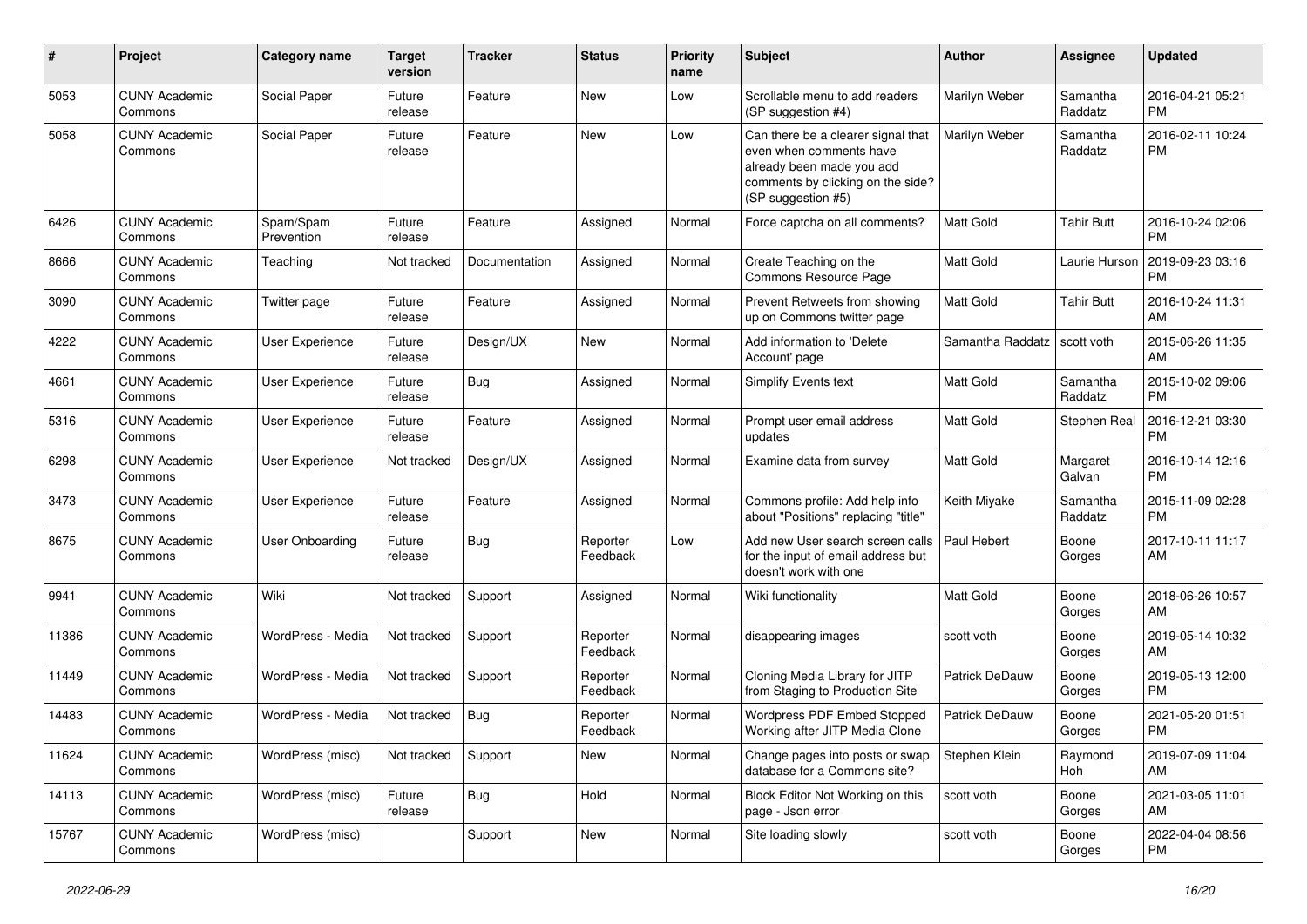| #     | Project                         | Category name    | <b>Target</b><br>version | <b>Tracker</b> | <b>Status</b>        | <b>Priority</b><br>name | <b>Subject</b>                                                                     | <b>Author</b>       | <b>Assignee</b>       | <b>Updated</b>                |
|-------|---------------------------------|------------------|--------------------------|----------------|----------------------|-------------------------|------------------------------------------------------------------------------------|---------------------|-----------------------|-------------------------------|
| 16245 | <b>CUNY Academic</b><br>Commons | WordPress (misc) |                          | <b>Bug</b>     | Reporter<br>Feedback | Normal                  | Save Button missing on<br><b>WordPress Profile page</b>                            | scott voth          | Raymond<br><b>Hoh</b> | 2022-06-16 03:09<br><b>PM</b> |
| 14983 | <b>CUNY Academic</b><br>Commons | WordPress (misc) | Not tracked              | Support        | Reporter<br>Feedback | Normal                  | 'Read More" tag not working                                                        | Rebecca Krisel      | Raymond<br>Hoh        | 2021-11-23 01:17<br><b>PM</b> |
| 16255 | <b>CUNY Academic</b><br>Commons | WordPress (misc) |                          | <b>Bug</b>     | <b>New</b>           | Normal                  | Need to define 'MULTISITE'<br>constant in wp-config.php                            | Raymond Hoh         |                       | 2022-06-19 09:31<br>AM        |
| 9346  | <b>CUNY Academic</b><br>Commons | WordPress (misc) | Not tracked              | <b>Bug</b>     | <b>New</b>           | Normal                  | Clone cetls.bmcc.cuny.edu for<br>development                                       | Owen Roberts        | Raymond<br>Hoh        | 2018-03-06 05:35<br><b>PM</b> |
| 2167  | <b>CUNY Academic</b><br>Commons | WordPress (misc) | Future<br>release        | Bug            | Assigned             | Normal                  | CAC-Livestream Plugin Issues                                                       | Michael Smith       | Dominic<br>Giglio     | 2015-01-02 03:06<br><b>PM</b> |
| 287   | <b>CUNY Academic</b><br>Commons | WordPress (misc) | Future<br>release        | Feature        | Assigned             | Normal                  | Create troubleshooting tool for<br>account sign-up                                 | <b>Matt Gold</b>    | Boone<br>Gorges       | 2015-11-09 06:17<br><b>PM</b> |
| 365   | <b>CUNY Academic</b><br>Commons | WordPress (misc) | Future<br>release        | Feature        | Assigned             | Normal                  | <b>Create Mouseover Tooltips</b><br>throughout Site                                | <b>Matt Gold</b>    | Chris Stein           | 2015-11-09 06:18<br><b>PM</b> |
| 636   | <b>CUNY Academic</b><br>Commons | WordPress (misc) | Not tracked              | Support        | Assigned             | Normal                  | Create Lynda.com-like Table of<br>Contents for Prospective Tutorial<br>Screencasts | <b>Matt Gold</b>    | scott voth            | 2016-02-23 03:12<br><b>PM</b> |
| 1105  | <b>CUNY Academic</b><br>Commons | WordPress (misc) | Future<br>release        | Feature        | Assigned             | Normal                  | Rephrase Blog Privacy Options                                                      | <b>Matt Gold</b>    | Samantha<br>Raddatz   | 2015-11-09 06:19<br><b>PM</b> |
| 3657  | <b>CUNY Academic</b><br>Commons | WordPress (misc) | Not tracked              | Feature        | <b>New</b>           | Normal                  | Create alert for GC email<br>addresses                                             | Matt Gold           | Matt Gold             | 2016-04-14 11:29<br><b>PM</b> |
| 3759  | <b>CUNY Academic</b><br>Commons | WordPress (misc) | Future<br>release        | Feature        | Assigned             | Normal                  | Review Interface for Adding Users   Matt Gold<br>to Blogs                          |                     | Boone<br>Gorges       | 2015-03-24 05:52<br><b>PM</b> |
| 10040 | <b>CUNY Academic</b><br>Commons | WordPress (misc) | Not tracked              | Bug            | Reporter<br>Feedback | Normal                  | User doesn't see full list of themes   Matt Gold                                   |                     | Boone<br>Gorges       | 2018-07-25 10:12<br>AM        |
| 14074 | <b>CUNY Academic</b><br>Commons | WordPress (misc) | Not tracked              | Support        | Reporter<br>Feedback | Normal                  | page password protection<br>problem                                                | Marilyn Weber       |                       | 2021-03-02 11:03<br>AM        |
| 2175  | <b>CUNY Academic</b><br>Commons | WordPress (misc) | Not tracked              | Support        | Assigned             | Normal                  | Subscibe 2 vs. Jetpack<br>subscription options                                     | local admin         | <b>Matt Gold</b>      | 2016-01-26 04:58<br><b>PM</b> |
| 11843 | <b>CUNY Academic</b><br>Commons | WordPress (misc) | Future<br>release        | Design/UX      | <b>New</b>           | Normal                  | Tweaking the Gutenberg Editor<br>Interface                                         | Laurie Hurson       |                       | 2022-04-26 12:00<br><b>PM</b> |
| 6755  | <b>CUNY Academic</b><br>Commons | WordPress (misc) | Future<br>release        | <b>Bug</b>     | <b>New</b>           | Normal                  | Cannot Deactivate Plugin                                                           | Laura Kane          |                       | 2016-11-16 01:12<br><b>PM</b> |
| 1508  | <b>CUNY Academic</b><br>Commons | WordPress (misc) | Future<br>release        | Feature        | Assigned             | Normal                  | Share login cookies across<br>mapped domains                                       | <b>Boone Gorges</b> | Boone<br>Gorges       | 2012-07-02 12:12<br><b>PM</b> |
| 6332  | <b>CUNY Academic</b><br>Commons | WordPress (misc) | Future<br>release        | Feature        | <b>New</b>           | Normal                  | Allow uploaded files to be marked<br>as private in an ad hoc way                   | <b>Boone Gorges</b> |                       | 2016-10-17 11:41<br><b>PM</b> |
| 10380 | <b>CUNY Academic</b><br>Commons | WordPress (misc) | Future<br>release        | Feature        | In Progress          | Normal                  | Remove blacklisted plugins                                                         | Boone Gorges        |                       | 2022-04-26 12:00<br><b>PM</b> |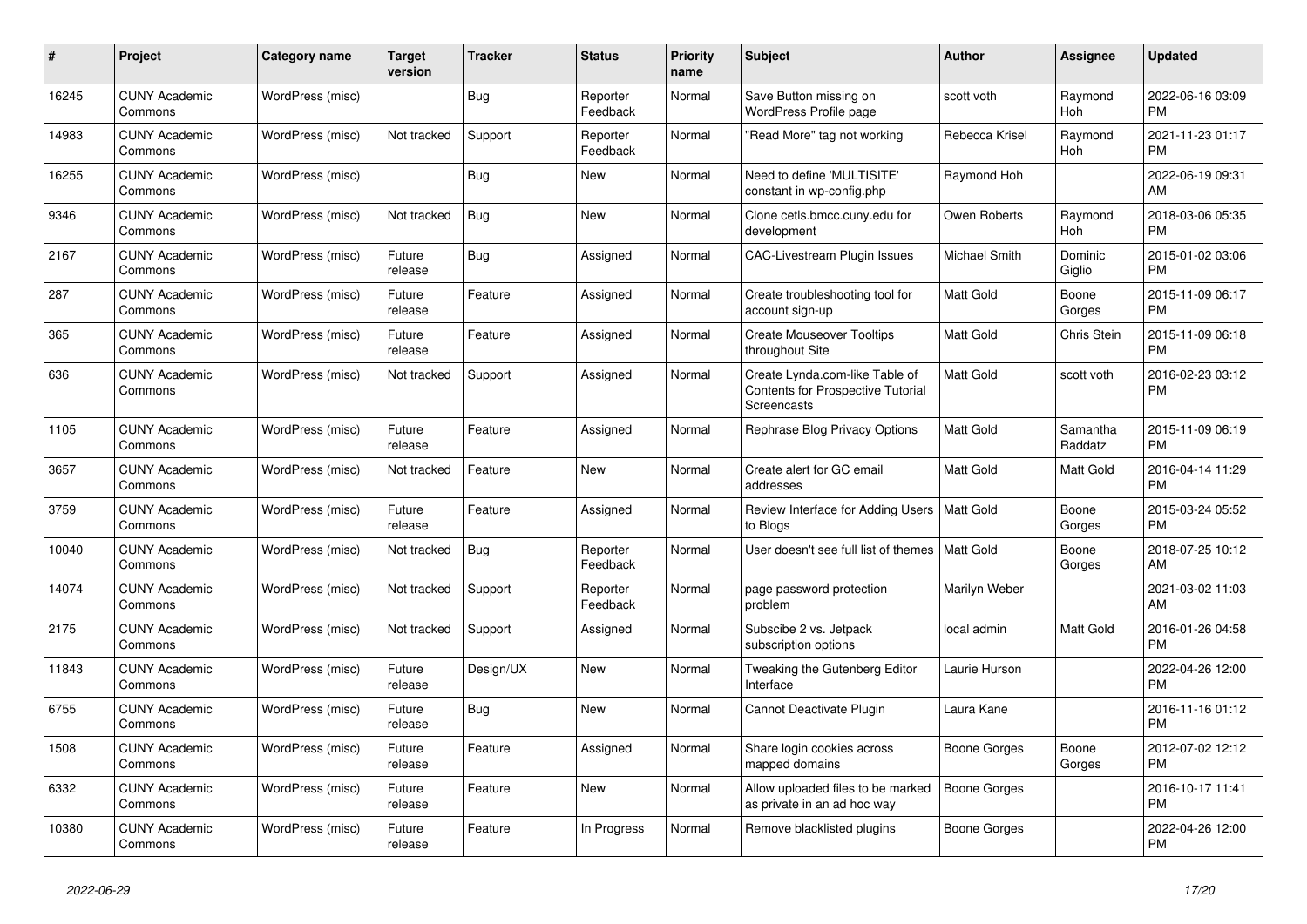| #     | Project                         | Category name            | <b>Target</b><br>version | <b>Tracker</b> | <b>Status</b>                       | Priority<br>name | <b>Subject</b>                                                                                               | <b>Author</b>           | Assignee              | <b>Updated</b>                |
|-------|---------------------------------|--------------------------|--------------------------|----------------|-------------------------------------|------------------|--------------------------------------------------------------------------------------------------------------|-------------------------|-----------------------|-------------------------------|
| 11024 | <b>CUNY Academic</b><br>Commons | WordPress (misc)         | Future<br>release        | <b>Bug</b>     | <b>New</b>                          | Normal           | Subsites should not show "you<br>should update your .htaccess<br>now" notice after permalink setting<br>save | <b>Boone Gorges</b>     |                       | 2019-01-28 01:35<br><b>PM</b> |
| 13835 | <b>CUNY Academic</b><br>Commons | WordPress (misc)         | Future<br>release        | Feature        | <b>New</b>                          | Normal           | Allow OneSearch widget to have<br>'CUNY' as campus                                                           | <b>Boone Gorges</b>     | Boone<br>Gorges       | 2021-11-19 12:39<br><b>PM</b> |
| 4388  | <b>CUNY Academic</b><br>Commons | WordPress (misc)         | Future<br>release        | Bug            | Assigned                            | Normal           | Repeated request for<br>authentication.                                                                      | Alice.Lynn<br>McMichael | Raymond<br><b>Hoh</b> | 2015-08-11 07:35<br><b>PM</b> |
| 9515  | <b>CUNY Academic</b><br>Commons | <b>WordPress Plugins</b> | Not tracked              | <b>Bug</b>     | Reporter<br>Feedback                | Normal           | Text to Speech plugin - "More<br>Slowly" checkbox not working                                                | scott voth              | Boone<br>Gorges       | 2018-06-13 02:26<br><b>PM</b> |
| 11788 | <b>CUNY Academic</b><br>Commons | <b>WordPress Plugins</b> | Future<br>release        | Support        | Reporter<br>Feedback                | Normal           | Plugin Request - Browse Aloud                                                                                | scott voth              |                       | 2019-09-24 08:42<br>AM        |
| 12573 | <b>CUNY Academic</b><br>Commons | <b>WordPress Plugins</b> | Future<br>release        | Bug            | <b>New</b>                          | Normal           | <b>CommentPress Core Issues</b>                                                                              | scott voth              |                       | 2020-03-24 04:32<br><b>PM</b> |
| 13946 | <b>CUNY Academic</b><br>Commons | <b>WordPress Plugins</b> | 2.1.0                    | Support        | Assigned                            | Normal           | <b>Custom Embed handler For</b><br>OneDrive files                                                            | scott voth              | Raymond<br>Hoh        | 2022-05-26 10:46<br>AM        |
| 5826  | <b>CUNY Academic</b><br>Commons | <b>WordPress Plugins</b> | Future<br>release        | Support        | Reporter<br>Feedback                | Normal           | <b>Remove Subscription Options</b><br>plugin from directory                                                  | Sarah Morgano           | Sarah<br>Morgano      | 2016-10-21 04:14<br><b>PM</b> |
| 3691  | <b>CUNY Academic</b><br>Commons | <b>WordPress Plugins</b> | Future<br>release        | Bug            | New                                 | Normal           | <b>WPMU Domain Mapping</b><br>Debugging on cdev                                                              | Raymond Hoh             | Matt Gold             | 2014-12-12 09:04<br>AM        |
| 3939  | <b>CUNY Academic</b><br>Commons | <b>WordPress Plugins</b> | Future<br>release        | Bug            | Hold                                | Normal           | Activity stream support for<br>Co-Authors Plus plugin                                                        | Raymond Hoh             | Raymond<br><b>Hoh</b> | 2015-11-09 06:13<br><b>PM</b> |
| 15516 | <b>CUNY Academic</b><br>Commons | <b>WordPress Plugins</b> |                          | <b>Bug</b>     | Reporter<br>Feedback                | Normal           | Can't publish or save draft of post<br>on wordpress.com                                                      | Raffi<br>Khatchadourian | Raymond<br>Hoh        | 2022-03-02 05:52<br><b>PM</b> |
| 16312 | <b>CUNY Academic</b><br>Commons | <b>WordPress Plugins</b> | 2.0.2                    | <b>Bug</b>     | Staged for<br>Production<br>Release | Normal           | Remove VaultPress plug-in                                                                                    | Raffi<br>Khatchadourian | Raymond<br>Hoh        | 2022-06-28 08:44<br><b>PM</b> |
| 16314 | <b>CUNY Academic</b><br>Commons | <b>WordPress Plugins</b> |                          | Feature        | New                                 | Normal           | Install Multicollab plug-in?                                                                                 | Raffi<br>Khatchadourian |                       | 2022-06-28 09:07<br><b>PM</b> |
| 364   | <b>CUNY Academic</b><br>Commons | <b>WordPress Plugins</b> | Future<br>release        | Feature        | <b>New</b>                          | Normal           | <b>Bulletin Board</b>                                                                                        | <b>Matt Gold</b>        |                       | 2015-01-05 08:50<br><b>PM</b> |
| 497   | <b>CUNY Academic</b><br>Commons | <b>WordPress Plugins</b> | Future<br>release        | Feature        | Assigned                            | Normal           | Drag and Drop Ordering on<br><b>Gallery Post Plugin</b>                                                      | Matt Gold               | Ron Rennick           | 2015-11-09 06:18<br><b>PM</b> |
| 658   | <b>CUNY Academic</b><br>Commons | <b>WordPress Plugins</b> | Future<br>release        | Feature        | Assigned                            | Normal           | Rebulid Sitewide Tag Suggestion                                                                              | <b>Matt Gold</b>        | Boone<br>Gorges       | 2015-01-05 08:47<br><b>PM</b> |
| 9947  | <b>CUNY Academic</b><br>Commons | <b>WordPress Plugins</b> | Future<br>release        | Feature        | Reporter<br>Feedback                | Normal           | Install H5P quiz plugin                                                                                      | Matt Gold               | Boone<br>Gorges       | 2018-09-11 11:01<br>AM        |
| 11120 | <b>CUNY Academic</b><br>Commons | <b>WordPress Plugins</b> | Not tracked              | <b>Bug</b>     | Reporter<br>Feedback                | Normal           | Events Manager Events Not<br>Showing Up                                                                      | Mark Webb               |                       | 2019-02-27 04:10<br>PM        |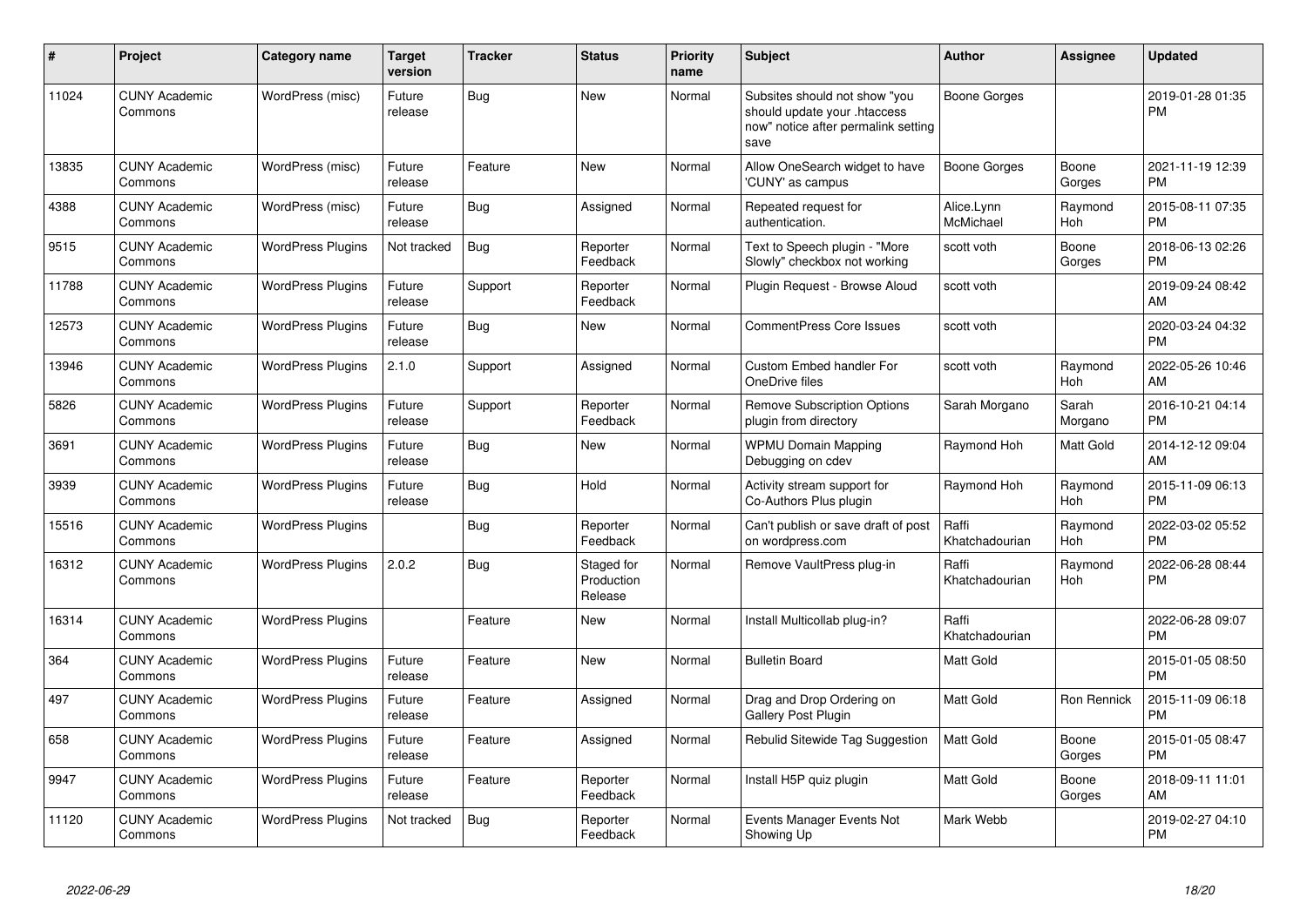| #     | <b>Project</b>                  | Category name            | Target<br>version | <b>Tracker</b> | <b>Status</b>        | <b>Priority</b><br>name | <b>Subject</b>                                                                                | <b>Author</b>           | <b>Assignee</b>       | <b>Updated</b>                |
|-------|---------------------------------|--------------------------|-------------------|----------------|----------------------|-------------------------|-----------------------------------------------------------------------------------------------|-------------------------|-----------------------|-------------------------------|
| 12741 | <b>CUNY Academic</b><br>Commons | <b>WordPress Plugins</b> | Not tracked       | Support        | Reporter<br>Feedback | Normal                  | Tableau Public Viz Block                                                                      | Marilyn Weber           | Raymond<br><b>Hoh</b> | 2020-05-12 11:00<br>AM        |
| 8078  | <b>CUNY Academic</b><br>Commons | <b>WordPress Plugins</b> | Future<br>release | System Upgrade | Assigned             | Normal                  | <b>CommentPress Updates</b>                                                                   | Margaret Galvan         | Christian<br>Wach     | 2017-05-08 03:49<br><b>PM</b> |
| 9211  | <b>CUNY Academic</b><br>Commons | WordPress Plugins        | Future<br>release | Support        | Reporter<br>Feedback | Normal                  | Auto-Role Setting in Forum Plugin<br><b>Causing Some Confusion</b>                            | Luke Waltzer            | Boone<br>Gorges       | 2018-03-13 11:44<br>AM        |
| 9289  | <b>CUNY Academic</b><br>Commons | <b>WordPress Plugins</b> | Future<br>release | <b>Bug</b>     | Reporter<br>Feedback | Normal                  | <b>Email Users Plugin</b>                                                                     | Laurie Hurson           | Boone<br>Gorges       | 2018-10-24 12:34<br><b>PM</b> |
| 11415 | <b>CUNY Academic</b><br>Commons | <b>WordPress Plugins</b> | Not tracked       | <b>Bug</b>     | Reporter<br>Feedback | Normal                  | <b>Blog Subscriptions in Jetpack</b>                                                          | Laurie Hurson           |                       | 2019-05-14 10:34<br>AM        |
| 12121 | <b>CUNY Academic</b><br>Commons | <b>WordPress Plugins</b> | 2.0.2             | Feature        | Reporter<br>Feedback | Normal                  | Embedding H5P Iframes on<br><b>Commons Site</b>                                               | Laurie Hurson           | Boone<br>Gorges       | 2022-06-14 11:36<br>AM        |
| 11545 | <b>CUNY Academic</b><br>Commons | <b>WordPress Plugins</b> | Not tracked       | Support        | <b>New</b>           | Normal                  | <b>Twitter searches in WordPress</b>                                                          | Gina Cherry             | <b>Matt Gold</b>      | 2019-09-23 01:03<br><b>PM</b> |
| 11649 | <b>CUNY Academic</b><br>Commons | <b>WordPress Plugins</b> | 2.0.2             | <b>Bug</b>     | In Progress          | Normal                  | CC license displayed on every<br>page                                                         | Gina Cherry             | Raymond<br>Hoh        | 2022-06-14 11:36<br>AM        |
| 9926  | <b>CUNY Academic</b><br>Commons | <b>WordPress Plugins</b> | Future<br>release | Bug            | <b>New</b>           | Normal                  | twitter-mentions-as-comments<br>cron jobs can run long                                        | Boone Gorges            | Boone<br>Gorges       | 2018-10-24 12:34<br><b>PM</b> |
| 14987 | <b>CUNY Academic</b><br>Commons | <b>WordPress Plugins</b> | Future<br>release | <b>Bug</b>     | <b>New</b>           | Normal                  | Elementor update causes<br>database freeze-up                                                 | <b>Boone Gorges</b>     | Boone<br>Gorges       | 2021-11-29 12:02<br><b>PM</b> |
| 8498  | <b>CUNY Academic</b><br>Commons | <b>WordPress Plugins</b> | Future<br>release | Feature        | <b>New</b>           | Low                     | <b>Gravity Forms Email Users</b>                                                              | Raffi<br>Khatchadourian | <b>Matt Gold</b>      | 2017-10-13 12:58<br><b>PM</b> |
| 1562  | <b>CUNY Academic</b><br>Commons | <b>WordPress Plugins</b> | Future<br>release | Feature        | Assigned             | Low                     | Play with NYT Collaborative<br>Authoring Tool                                                 | Matt Gold               | Boone<br>Gorges       | 2015-01-05 08:47<br><b>PM</b> |
| 2223  | <b>CUNY Academic</b><br>Commons | <b>WordPress Plugins</b> | Future<br>release | Feature        | Assigned             | Low                     | Add Participad to the CUNY<br><b>Academic Commons</b>                                         | <b>Matt Gold</b>        | Boone<br>Gorges       | 2014-09-17 10:03<br><b>PM</b> |
| 6356  | <b>CUNY Academic</b><br>Commons | <b>WordPress Plugins</b> | Future<br>release | Bug            | Reporter<br>Feedback | Low                     | Should Subscribe2 be<br>deprecated?                                                           | Luke Waltzer            |                       | 2017-03-20 12:20<br><b>PM</b> |
| 3492  | <b>CUNY Academic</b><br>Commons | <b>WordPress Themes</b>  | Future<br>release | Support        | Assigned             | Normal                  | Add CBOX theme to the<br>Commons                                                              | scott voth              | Raymond<br>Hoh        | 2014-10-08 05:55<br><b>PM</b> |
| 412   | <b>CUNY Academic</b><br>Commons | <b>WordPress Themes</b>  | Future<br>release | Feature        | Assigned             | Normal                  | <b>Featured Themes</b>                                                                        | <b>Matt Gold</b>        | Dominic<br>Giglio     | 2015-01-05 08:44<br><b>PM</b> |
| 10769 | <b>CUNY Academic</b><br>Commons | <b>WordPress Themes</b>  | Not tracked       | Bug            | Reporter<br>Feedback | Normal                  | 2011 Theme Sidebar                                                                            | Mark Webb               |                       | 2018-12-04 04:09<br><b>PM</b> |
| 12360 | <b>CUNY Academic</b><br>Commons | <b>WordPress Themes</b>  | Not tracked       | <b>Bug</b>     | Reporter<br>Feedback | Normal                  | site just says "DANTE We are<br>currently in maintenance mode,<br>please check back shortly." | Marilyn Weber           |                       | 2020-02-04 12:13<br><b>PM</b> |
| 14911 | <b>CUNY Academic</b><br>Commons | <b>WordPress Themes</b>  | Not tracked       | Support        | <b>New</b>           | Normal                  | Twentytwentyone theme                                                                         | Marilyn Weber           |                       | 2021-10-28 10:37<br>AM        |